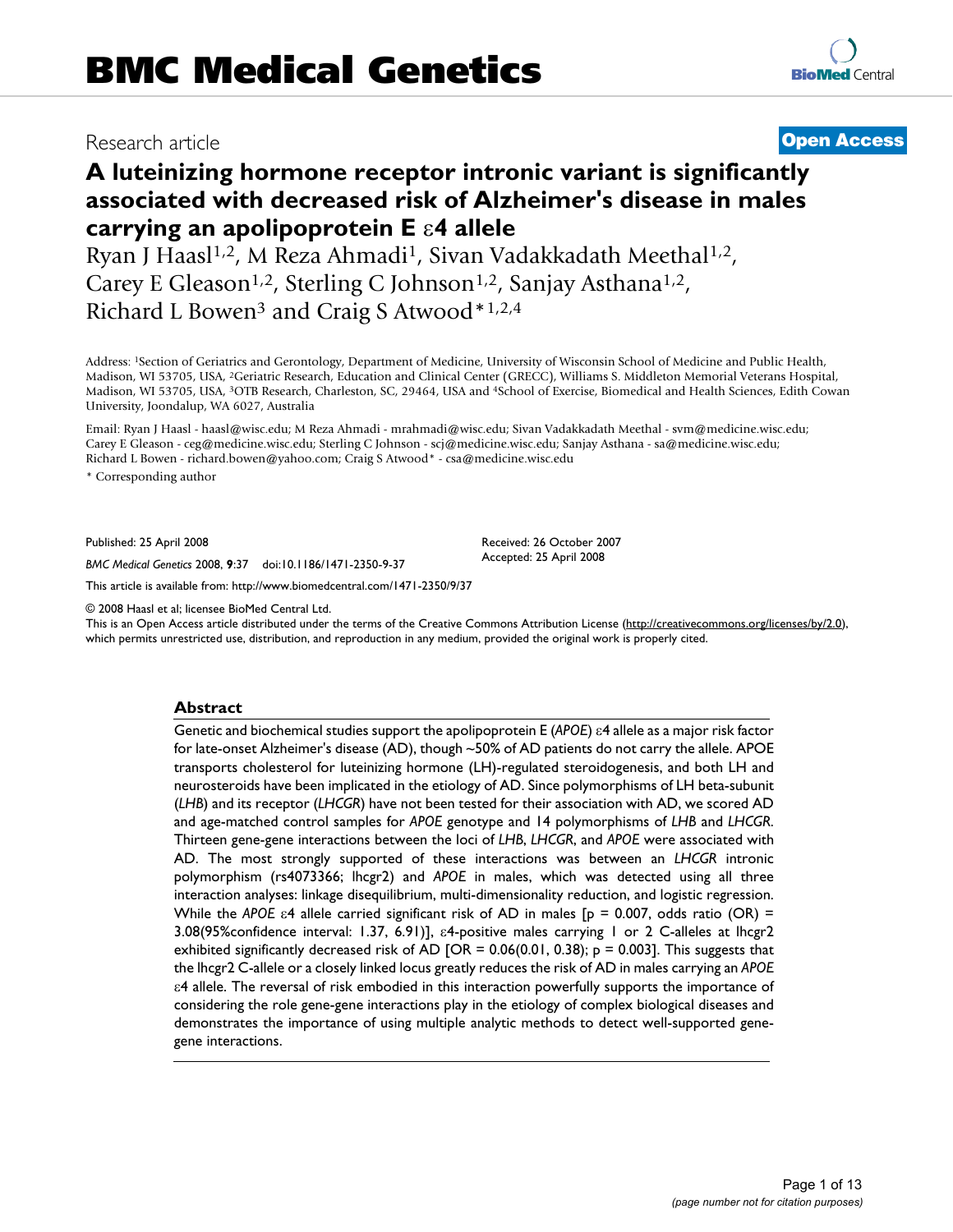# **Background**

Alzheimer's disease (AD) is a progressive neurodegenerative disorder characterized by neuronal and synaptic loss, neurofibrillary tangles in neuronal cytoplasm, and deposition of β-amyloid (Aβ) in extracellular, neuritic plaques. To date, only four genes have been unambiguously associated with AD, of which only one, Apolipoprotein E (*APOE*), is associated with the common, late-onset form of AD [1]. The *APOE4* allele (ε4) was first identified as a risk factor for late-onset AD in the early 1990s [2,3], and corroborated as such by a number of subsequent studies [4]. However, the risk for AD imparted by one or two ε4 alleles is only partially penetrant: ~50% of AD patients do not carry an ε4 allele [5]. Application of quantitative genetics methodology in fact supports the presence of 4 as yet unidentified AD-associated loci in the human genome, each expected to affect age of onset (AoO) as much or more than *APOE* [6]. Additional genetic risk factors for AD, therefore, remain to be found. Yet, a majority of studies have failed to find any evidence for association of their genetic target(s) with AD (e.g., recently, Chapuis et al. [7] and [8]), and large-scale meta-analyses, which combine the datasets of numerous studies, often negate or call into question any putative associations inferred from individual datasets [9].

The disproportionate number of women who suffer from AD has long suggested that an aspect of reproductive physiology lies at the origin of AD pathogenesis. Recently, this idea was supported by the discovery that polymorphisms of the estrogen receptors alpha and beta were associated with AD, further implicating estradiol signaling in the pathogenesis of AD [10,11]. Several converging lines of evidence make another member of the hypothalamicpituitary-gonadal axis, luteinizing hormone (LH), a worthwhile candidate for genetic study: (1) LH is elevated in AD patients [12-14]; (2) LH crosses the blood-brain barrier [15]; (3) in the brain, LH/chorionic gonadotropin receptors (LHCGR) are most concentrated in the hippocampus [16]; (4) increased concentration of LH has been shown to increase Aβ secretion in a neuronal cell line while suppression of serum LH decreases brain Aβ in mice [17]; and, (5) reduced serum LH has been shown to decrease cognitive loss and Aβ deposition in AβPP transgenic mice [18]. Interestingly, through its regulation of steroidogenic enzymes, LH mediates neurosteroid production from cholesterol [19]; both animal and human clinical studies strongly support the crucial neuroprotective functions of steroids in the brain [20,21]. Since APOE is a cholesterol transport protein [22] involved in the transport of cholesterol into neurons [23] for neurosteroid synthesis, a functional link exists between *APOE* and LH signaling.

Numerous polymorphisms of LH beta-subunit (*LHB*) and *LHCGR* have been documented (for comprehensive reviews, see [24] and [25]). While the majority of mutations underlying these polymorphisms are associated with rare reproductive disorders, a few are relatively more common and worthy of exploring for their association with AD. Two non-synonymous single nucleotide polymorphisms (SNPs) in *LHB* are collectively referred to as variant LH (vLH) [26]. In a study of 40 Japanese women, vLH carriers exhibited greater LH secretion in response to GnRH stimulation [27]. In breast cancer patients, an LQinsert in exon 1 of *LHCGR* was associated with a significantly earlier age of onset and worse survival rate [27]. Exon 10 of *LHCGR* is required for binding of LH [28] and is the location of 2 relatively common non-synonymous SNPs [29]. The functional consequences of the mutations underlying the other *LHB* and *LHCGR* polymorphisms scored in our study, however, are largely unknown. Therefore, in this study we examined polymorphmic sites of LH β-subunit (*LHB*) and *LHCGR*, as well as gene-gene interactions between *LHB*, *LHCGR*, and *APOE* for association with AD. Our results suggest that a specific LHCGR allele significantly decreases the risk of AD in individuals carrying an APOE ε4 allele.

# **Results**

*APOE* genotype and 14 previously reported polymorphisms of *LHB* and *LHCGR* were scored (Table 1). The A/ G polymorphism in exon 2 of *LHB* (rs5030775) was invariant and, therefore, not included in any analyses. The 2 SNPs comprising vLH (rs1800447) covaried without fail, as did the *LHB* polymorphisms rs2387588 and rs4287687; in both instances, only one of the polymorphisms was subjected to analysis. Table 1 lists the names assigned to the remaining 11 polymorphisms of *LHB* and *LHCGR*.

### *Analysis of single-locus, main effects HWE and AoO*

The only locus demonstrating significant divergence from HWE at the modified FDR level was lhcgr3 in the control (C) group (AD:  $p = 0.052$ , C:  $p = 0.008$ ;  $\alpha = 0.0082$ ). This result is apparently driven by samples of the female control group (Cf;  $p = 0.034$ ), as the male control group (Cm) is not even marginally divergent from HWE ( $p = 0.149$ ). No main or interactive effects identified in our analyses included lhcgr3. Only one genotype model was significantly associated with age of onset (AoO) at the modified FDR level. In the ADm group, AoO was affected by lhcgr2 genotype (Figure 1). Males with 1 or 2 C-alleles of lhcgr2 had a mean AoO of 81.06 years, while males with no Callele had a mean AoO of 78.33 (n = 50, p = 0.0047; α = 0.0077) – i.e., the C-allele significantly delays AoO in males.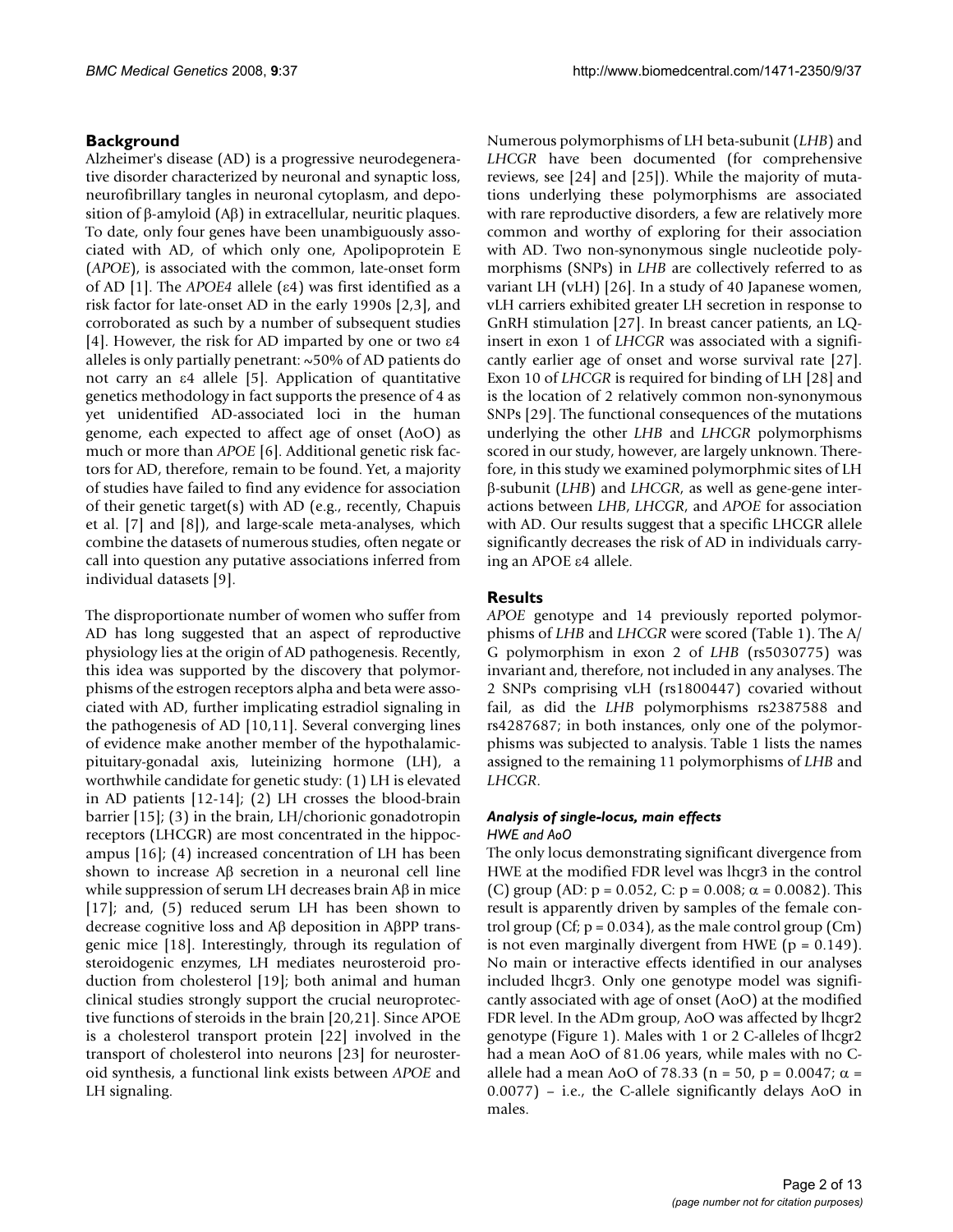| Gene       | <b>Designation</b> | dbSNP reference ID     | Location                | <b>Type</b>               |
|------------|--------------------|------------------------|-------------------------|---------------------------|
| <b>LHB</b> | lhb l              | rs3956233              | Intron I                | Intronic SNP              |
|            | lhb <sub>2</sub>   | rs4002462              | Intron I                | <b>Intronic SNP</b>       |
|            | $\ast$             | rs5030775 <sup>a</sup> | Exon 2 (signal peptide) | Non-synonymous SNP        |
|            | lhb <sub>3</sub>   | rs1800447              | Exon 2 (vLH SNP I)      | Non-synonymous SNP        |
|            | $*$                | (rs1800447)b           | Exon 2 (vLH SNP 2)      | Non-synonymous SNP        |
|            | lhb4               | rs6521                 | Exon 2                  | Synonymous SNP            |
|            | lhb <sub>5</sub>   | rs1056914              | Exon 2                  | Synonymous SNP            |
|            | lhb <sub>6</sub>   | rs2387588              | Intron 2                | Intronic SNP              |
|            | lhb7               | rs4287687              | Intron 2                | Intronic SNP              |
| LHR        | lhcgr l            | rs4539842              | Exon I                  | 6 base insertion/deletion |
|            | lhcgr2             | rs4073366              | Intron I                | Intronic SNP              |
|            | lhcgr3             | rs12470652             | Exon 10                 | Non-synonymous SNP        |
|            | lhcgr4             | rs2293275              | Exon 10                 | Non-synonymous SNP        |
|            | lhcgr5             | rs13006488             | Exon II                 | Synonymous SNP            |

#### **Table 1: Scored polymorphisms of** *LHB* **and** *LHCGR***.**

ars5030775 not included in analyses, as it was invariant in our cohort

bsecond vLH position not included in analyses since it is in complete linkage disequilibrium with lhb3

#### <sup>χ</sup> *2-tests for single-locus associations*

Whether stratified by gender or not, no significant associations between *LHB* or *LHCGR* loci and AD were identified. As expected, the frequency of the *APOE* ε4 allele was much greater in AD than in C samples: 0.35 and 0.09, respectively. ε4 was also found at a higher frequency in AD females (ADf; 0.39) than in AD males (ADm; 0.32). Compared with ADm, a noticeably greater number of ε4 alleles were found in ADf *heterozygotes* (ε2/ε4 and ε3/ε4: 0.35 in ADm, 0.62 in ADf) than in *homozygotes* (ε4/ε4: 0.14 in ADm, 0.08 in ADf). A significant association, at modified FDR levels, between the *APOE* ε4 allele and AD was detected in AD vs. C ( $p < 0.0001$ ;  $\alpha = 0.0082$ ), ADm vs. Cm (p < 0.001; α = 0.0077), and ADf vs. C female (Cf;



Figure 1

**Age of onset is significantly affected by lhcgr2 genotype in males**. AoO in lhcgr2 heterozygous and homozygous males ( $n = 50$ ,  $p = 0.001$ ).

 $p < 0.0001$ ;  $\alpha = 0.0081$ ) comparisons. Both the ' $\varepsilon$ 4 dosage' and 'ε4 positive' models of *APOE* genotype were associated with AD at marginally to highly significant levels in AD vs. C ( $p < 0.0001$ ;  $\alpha = 0.0082$ ), ADm vs. Cm (ε4 dosage:  $p = 0.003$ ;  $\varepsilon 4$  positive:  $p = 0.007$ ;  $\alpha = 0.0077$ ), and ADf vs. Cf ( $p < 0.0001$ ;  $\alpha = 0.0081$ ). The estimated OR associated with ε4 was considerably higher in females ['ε4 dosage': 18.53 (6.18, 55.61); 'ε4 positive': 20.53 (6.80, 62.01)] than males ['ε4 dosage': 2.81 (1.36, 5.82); 'ε4 positive': 2.66 (1.14, 6.20).

#### *Analysis of gene-gene interactions*

#### *LD analysis*

In the ADm group but not the Cm group, significant multi-locus LD at the modified FDR level was detected between *APOE* and lhcgr2 ( $p = 0.003$ ;  $α = 0.0077$ ; Table 2), while a number of pairs of loci exhibited marginally significant LD ( $p < 0.05$ ; Table 2). Significant LD at the modified FDR level was also detected between *APOE* and lhcgr2 in Cf (p =  $0.007$ ;  $\alpha$  =  $0.0077$ ; Table 2). A number of *LHCGR* loci in a number of different AD and control groups were found to be in significant LD with several *LHB* loci, especially lhb1 (Table 2).

*APOE* and *LHB* are closely linked to one another (chromosomal region 19q13), separated by only 4.1 megabases. We took great care to ensure that any associations with AD observed in *LHB* were not the result of linkage with *APOE*. The only instance of significant LD between an *LHB* locus and *APOE* alone was found in the ADf and total AD groups (lhb3, p < 0.0001 for both groups;  $\alpha$  = 0.0081 and  $\alpha$  = 0.0082, respectively). It is difficult to interpret this result as an indication of LD that is simply due to physical proximity of the loci, since none of the other *LHB* loci exhibited even marginally significant LD with *APOE*.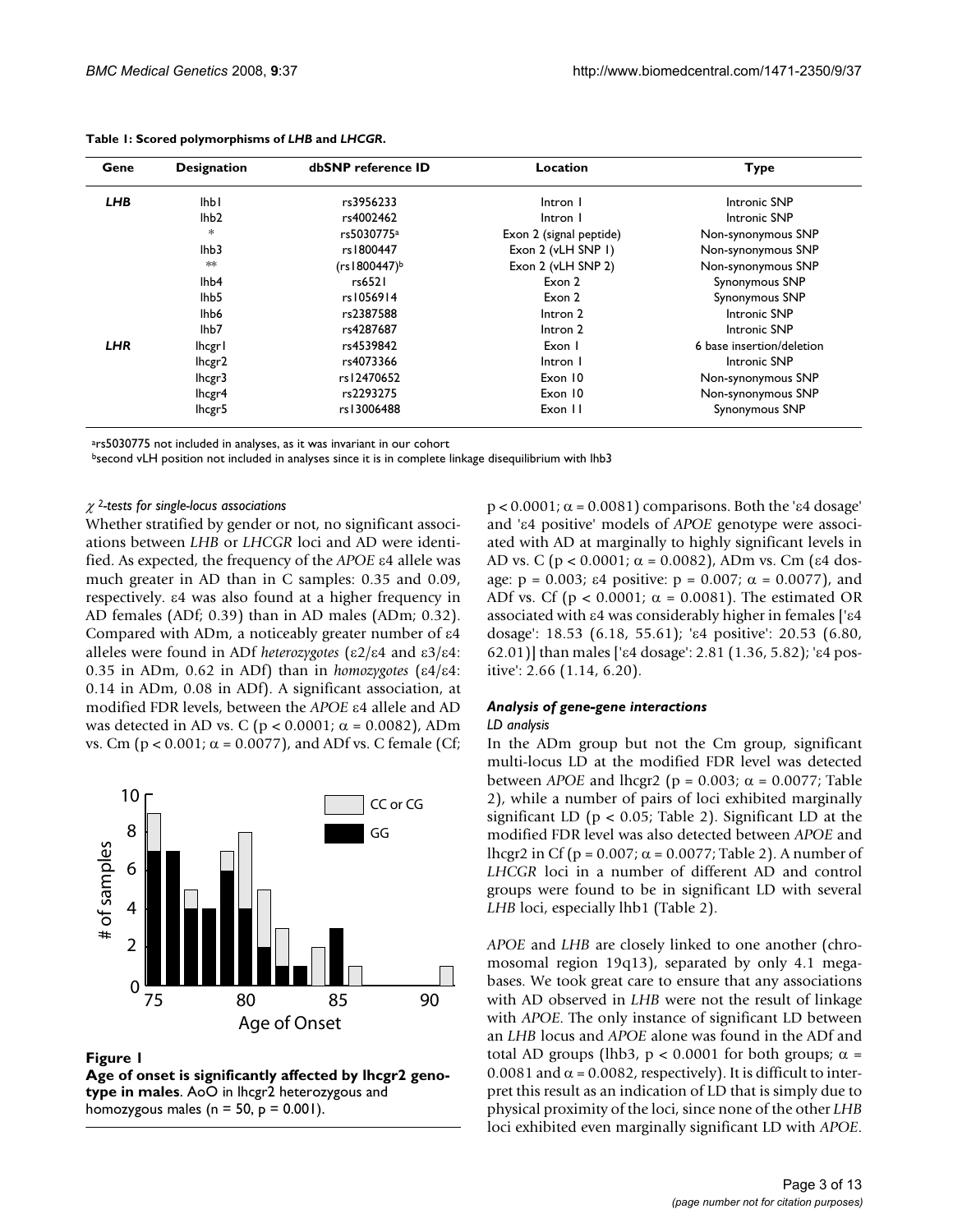| Table 2: Loci exhibiting pairwise linkage disequilibrium at p <= 0.05. Bold-faced loci indicate a combination detected at the $\alpha$ = 0.05 |
|-----------------------------------------------------------------------------------------------------------------------------------------------|
| level in an AD stratum but not in the corresponding control stratum. These multi-locus combinations were used as models in LR                 |
| analyses.                                                                                                                                     |

|                   | Loci          | D'    | p-value   |                        | Loci          | D'    | p-value            |
|-------------------|---------------|-------|-----------|------------------------|---------------|-------|--------------------|
| AD males          | lhcgr1/lhb1   | 0.576 | 0.029     | <b>Control males</b>   | lhcgr l/lhb3  | 1.000 | 0.019              |
|                   | lhcgr1/lhb5   | 0.388 | 0.020     |                        | lhcgr I /lhb5 | 0.494 | 0.033              |
|                   | lhcgr2/APOE   | 1.000 | 0.002a    |                        | lhcgr4/APOE   | 0.643 | 0.048              |
|                   | lhcgr5/lhb2   | 0.305 | 0.023     |                        | lhcgr5/APOE   | 0.746 | 0.047              |
|                   | lhcgr5/lhb4   | 0.293 | 0.033     |                        |               |       |                    |
|                   | lhcgr5/lhb5   | 0.335 | 0.028     |                        |               |       |                    |
| <b>AD</b> females | lhcgr2/APOE   | 0.520 | 0.032     | <b>Control females</b> | lhcgr l/lhb l | 0.415 | 0.004 <sup>b</sup> |
|                   | Ihb3/APOE     | 0.718 | < 0.0001  |                        | lhcgr I/APOE  | 0.281 | 0.031              |
|                   |               |       |           |                        | lhcgr2/APOE   | 0.315 | 0.007 <sup>b</sup> |
| <b>All AD</b>     | lhcgr l/lhb l | 0.465 | 0.017     | <b>All Control</b>     | lhcgr l/lhb l | 0.352 | 0.006c             |
|                   | Ihb3/APOE     | 0.540 | < 0.0001c |                        | lhcgr l/lhb2  | 0.419 | 0.021              |
|                   |               |       |           |                        | lhcgr2/APOE   | 0.265 | 0.044              |
| All males         | lhcgr   /lhb  | 0.387 | 0.004a    | All females            | lhcgr l/lhb l | 0.369 | 0.01 <sup>a</sup>  |
|                   | lhcgr l/lhb2  | 0.301 | 0.047     |                        | lhcgr2/APOE   | 0.294 | 0.019              |
|                   | lhcgr1/lhb3   | 0.365 | 0.009a    |                        | lhb3/APOE     | 0.296 | 0.041              |
|                   | lhcgr l/lhb4  | 0.312 | 0.038     |                        |               |       |                    |
|                   | lhcgr1/lhb5   | 0.458 | 0.001a    |                        |               |       |                    |
|                   | lhcgr l/lhb6  | 0.323 | 0.028     |                        |               |       |                    |

<sup>a</sup> significant at the corrected  $\alpha$  = 0.0077 level (modified FDR) for the male dataset

b significant at the corrected  $\alpha$  = 0.0082 level (modified FDR) for the female dataset

c significant at the corrected  $\alpha$  = 0.0081 level (modified FDR) for the total dataset.

lhb3 was not identified as a main effect, nor as a component of any other significant interactions.

#### *MDR analysis*

MDR models were deemed significant when they met the *a priori* significance criteria described in Methods. For the AD vs. C comparison, one multi-locus combination was significantly associated with AD: lhcgr1/lhcgr2/*APOE* was selected as the best model in 6 of 10 cross-validation (CV) runs and produced a training accuracy of >0.5 in 9 of 10 CV runs. Two multi-locus models exhibited significant association with AD in the ADm vs. Cm comparison: lhcgr2/*APOE* (8 of 10 CVs, >0.5 training accuracy in 7 of 10 CVs) and lhcgr2/lhcgr5/*APOE* (7 of 10 CVs, >0.5 training accuracy in 9 of 10 CVs). One multi-locus model, lhb5/*APOE* (5 out of 10 CVs, >0.5 training accuracy in 10 of 10 CVs), was selected as significantly associated with AD upon comparison of the ADf and Cf datasets. No significant gene-gene interactions were detected using *APOE*free datasets.

#### *LR analysis*

LR analysis of the interactions suggested by LD and MDR analyses supported two interactions as marginally significant (lhcgr5/lhb2, both co-dominant,  $p = 0.05$ ; lhcgr5/ lhb4, both co-dominant,  $p = 0.041$ ) and one interaction (lhcgr2/*APOE*) as significant at the modified FDR level.

The most significant combination of lhcgr2 and *APOE* genotype models was the ε4-positive model of *APOE* and the C-dominant model of  $lncgr2$  ( $p = 0.003$ ). As illustrated in Figure 2, the OR associated with this interaction [0.06 (0.01, 0.38)], represents a marked decrease in risk of AD for males who possess 1 or 2 'C-alleles' for lhcgr2 and are ε4-positive. Upon identification of this interaction we sequenced lhcgr2 and *APOE* in 10 additional male (5C and 5 AD) and 30 additional female (6C and 24 AD) samples. Use of the augmented datasets in LR analysis did not change the p-value or OR associated with the male-specific interaction and the lhcgr2/*APOE* interaction was still insignificant amongst females ( $p = 0.871$ ).

#### *Identification of a novel, missense mutation in* **LHCGR**

Two males, one control and one AD, were heterozygous for a previously unreported C->T (Arg->Stop) missense mutation at the first position of codon 479 (exon 11) of *LHCGR* (Figure 3).

#### **Discussion**

In general, our results suggest that putative associations should be treated with caution if they do not receive consistent support from biologically or statistically distinct analyses or are discovered using only one analytic method. Results of multiple analyses have the potential to strengthen support for disease association, point to alter-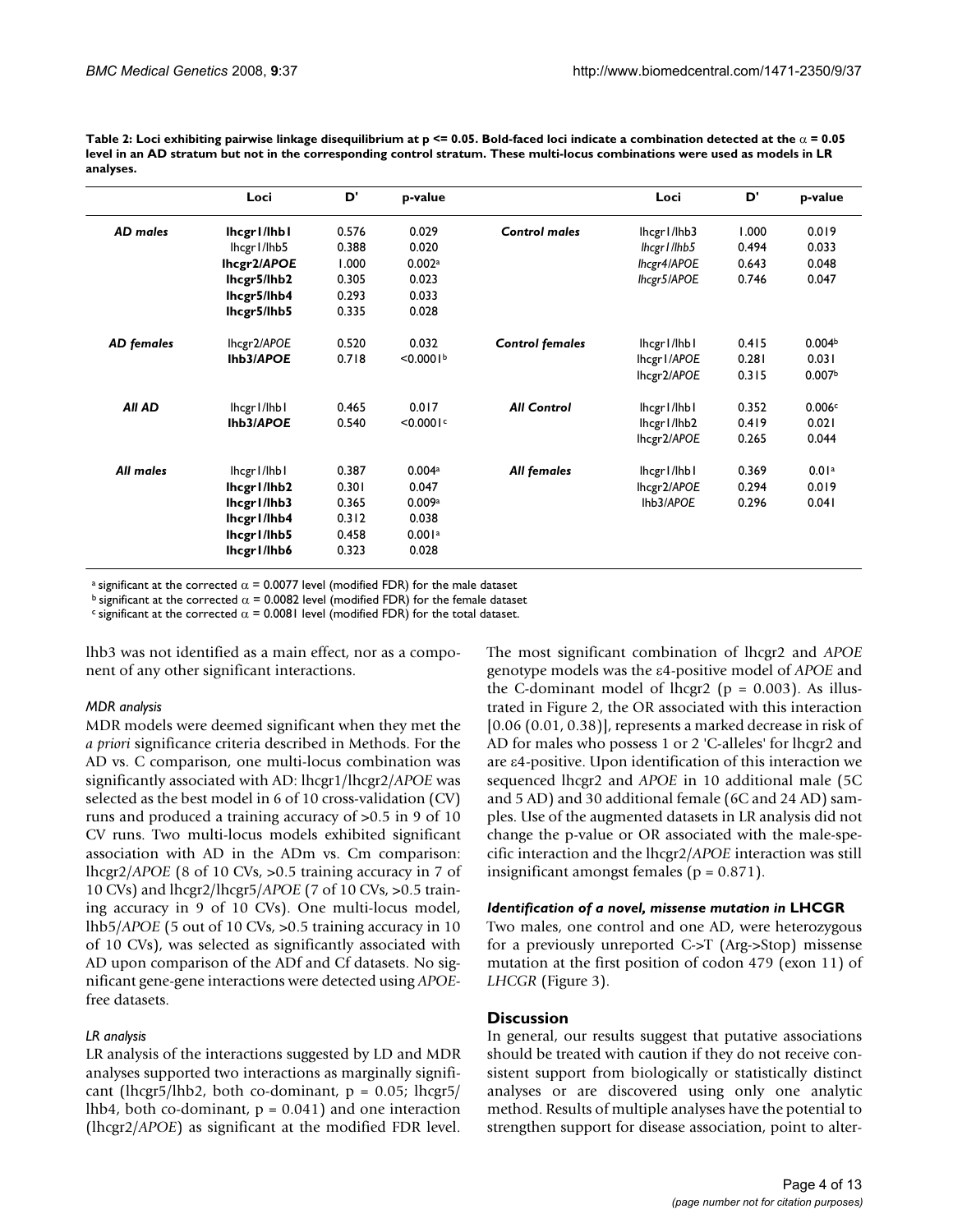

**Risk associated with** ε**4 allele is negated in male, lhcgr2 heterozygotes**. Contingency table illustrating the relative frequencies of lhcgr2/*APOE* genotypes in males and females (black = AD; white = Control).

nate explanations of anomalous allele or genotype frequencies, or disabuse one of the notion that a particular polymorphism, unrelated to a disease of interest, plays a central role in its etiology.

# *Multi-analytic approach to detection of gene-gene interaction*

Studies that aim to identify genetic interactions are best served by the multi-analytic approach to data analysis practiced here and, for family-based data, by [30]. In the absence of biochemical evidence, putative genetic interactions are often difficult to accept intellectually. Multiple lines of statistical support, which represent the identification of a significant genetic interaction using different statistical and biological approaches, increase statistical and intellectual confidence in the biological reality of an interaction. In this study, LR and MDR provided distinct statistical/computational methods for the detection of significant genetic interactions, while LD analysis provided a distinct biological approach to the problem of interaction detection. A majority of AD-associated interactions reported here lack intra-study corroboration, as they were only identified by one analytical method (Table 3). As such, these interactions are not well supported. On the other hand, lhcgr2/*APOE* (the only interaction supported by all 3 analytic methods at the modified FDR level) is a better candidate for biochemical study. In addition, more support for lhcgr2/*APOE* is derived from the association of lhcgr2 with differences in AoO. The different analyses are not, of course, statistically independent of one another, as the same dataset is being analyzed in each case. Nevertheless, *because* they are not independent, failure to identify the same interaction using distinct, robust analytical methods seriously impugns the biological reality of a putative interaction.

# *APOE, LH signaling, gender-specific effects, and AD*

Polymorphisms of other HPG-axis proteins (estrogen receptors  $\alpha$  and  $\beta$ ) are associated with increased susceptibility to AD in women [10,11]. In this respect, prophylactic and therapeutic use of natural estrogen (17β-estradiol) has been consistently demonstrated to delay disease progression in women [11]. As LH signaling is directly involved with reproduction, produces gender-specific physiological and anatomical endpoints, and has been associated with AD, LH and its receptor also present good candidates for gender-specific associations with disease. The male-specific nature of the significant lhcgr2/*APOE* interaction identified in our analyses (Table 3), and its relation to *APOE* genotype, is important. Gender is thought to interact with *APOE* genotype [31,32], and our data support the hypothesis that the ε4 allele is more strongly associated with female than male AD: 49% of ADm and 70% of ADf were ε4 positive. If ε4 does provide less explanatory power in males, it is logical to suggest that male-specific risk factors for AD do exist. Indeed, one recent study identified an association between number of CAG repeats in the androgen receptor and AD [33]. Should further sampling corroborate the male-specific association with AD of lhcgr2/*APOE* (Table 3), it will become imperative to elucidate the biochemical basis of this gender bias (see discussion of the lhcgr2 site below). While gender-specific hormonal fluctuations, namely the rise in LH serum levels following menopause, have been suggested to account for the disproportionately greater number of females who acquire AD [34,35], the idea that common differences in the actual sequence and structure of LHβ and its receptor might only affect males is intriguing. We can exclude issues related to genetic or trait heterogeneity as explaining our results since all scored loci exhibit HWE in males and the dataset is consistent with past sampling of *APOE* genotype in males. ε2, ε3, and ε4 allele frequencies among affected males in our study were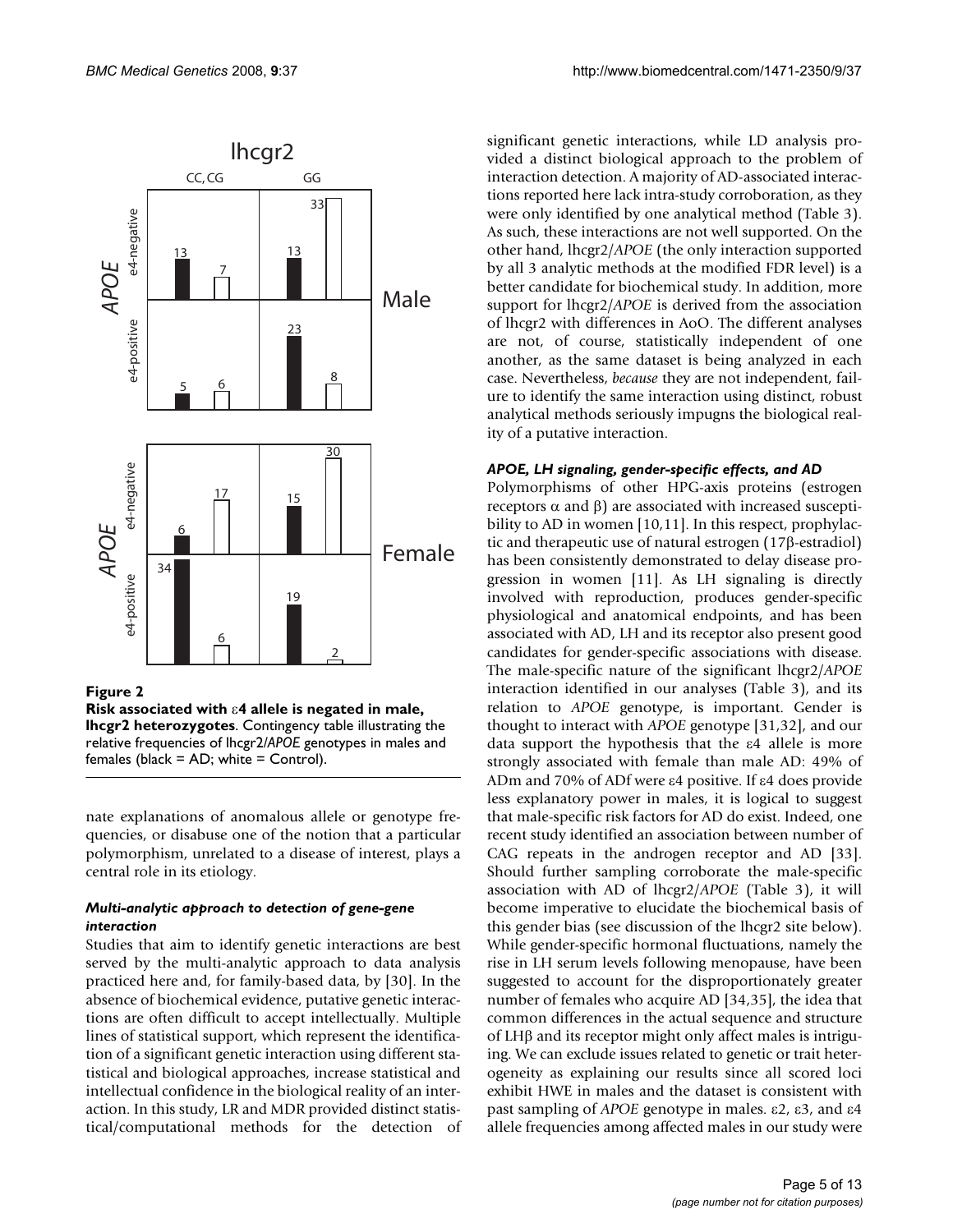

**Novel missense mutation in exon 11 of LHCGR**. (A) Chromatogram from one of two samples heterozygous for a novel C->T (Arg->Stop) missense mutation in codon 479 (exon 11) of *LHCGR*. (B) Chromatogram from a sample homozygous for 'C' at the same site.

0.03, 0.66, and 0.32, respectively, which are not obviously different from those reported in a meta-analysis of 5107 case-control Caucasian AD subjects (4): 0.039 (ε2), 0.594 (ε3), and 0.367 (ε4). 49% of ADm and 70% of ADf were ε4-positive in our study, which is strikingly similar to the 46.6% ε4-postive males and 72% ε4-positive females reported in a previous paper suggesting interaction between gender and *APOE* genotype (36). Additionally, neither mean age (83.34 +/- 5.14 yrs in males, 83.34 +/- 5.58 yrs in females;  $p = 1.00$ ) nor mean AoO (79.18 +/-3.47 yrs in ADm and  $80.26$  +/- 5.07 yrs in ADf; p = 0.22) were significantly different in males and females. Documented instances of alcohol and drug use, cardiovascular disease, and stroke were equally rare in males and females of our cohort.

Despite strong support for the association between lhcgr2/*APOE* and AD, the details of the interaction are paradoxical. While the ε4 allele carried significant risk of AD in males of our dataset ( $p = 0.007$ ), males who carried 1 or 2 C-alleles at the lhcgr2 locus and were ε4 positive had a significantly reduced risk of AD (odds ratio: 0.04; 95% confidence level: 0.01, 0.32; p = 0.002). As both increased LH levels [17] and the *APOE* ε4 allele [36,37] are associated with increased Aβ deposition, and neurosteroid production, it is reasonable to suggest that LH signaling and *APOE* genotype interact to modify an individual's susceptibility to AD. The significant decrease in risk of AD observed in ε4-positive males with 1 or 2 lhcgr2 C-alleles lends support to the possibility that lhcgr2-dependent alternative splicing of *LHCGR* premRNA leads to isoforms of LHCGR that are functionally distinct (see below), or that lhcgr2 is part of an intronderived microRNA (miRNA) capable of regulating *APOE* mRNA translation (see below). Despite the absence of empirical evidence to support the existence of unreported LHCGR isoforms or miRNAs derived from *LHCGR* introns, our data do support a complex, gender-specific interaction between *LHCGR* and *APOE*. Of note, LH elevates APOE secretion from cultured interstitial cells, thereby increasing the availability of cholesterol for sex hormone production [38]. LH also increases low-densitylipoprotein receptor-related protein expression in granulose cells [39]. If such processes occur in the brain, then the protective effects of an *LHCGR*-*APOE* interaction in males may be mediated via increased neurosteroid production and the male-specific nature might be explained by differential protective effects of androgens and estrogens.

### *Intronic polymorphisms and lhcgr2 as a cryptic splice site or intron-derived miRNA*

The most significant interaction associated with AD in this study includes lhcgr2, a polymorphism located in intron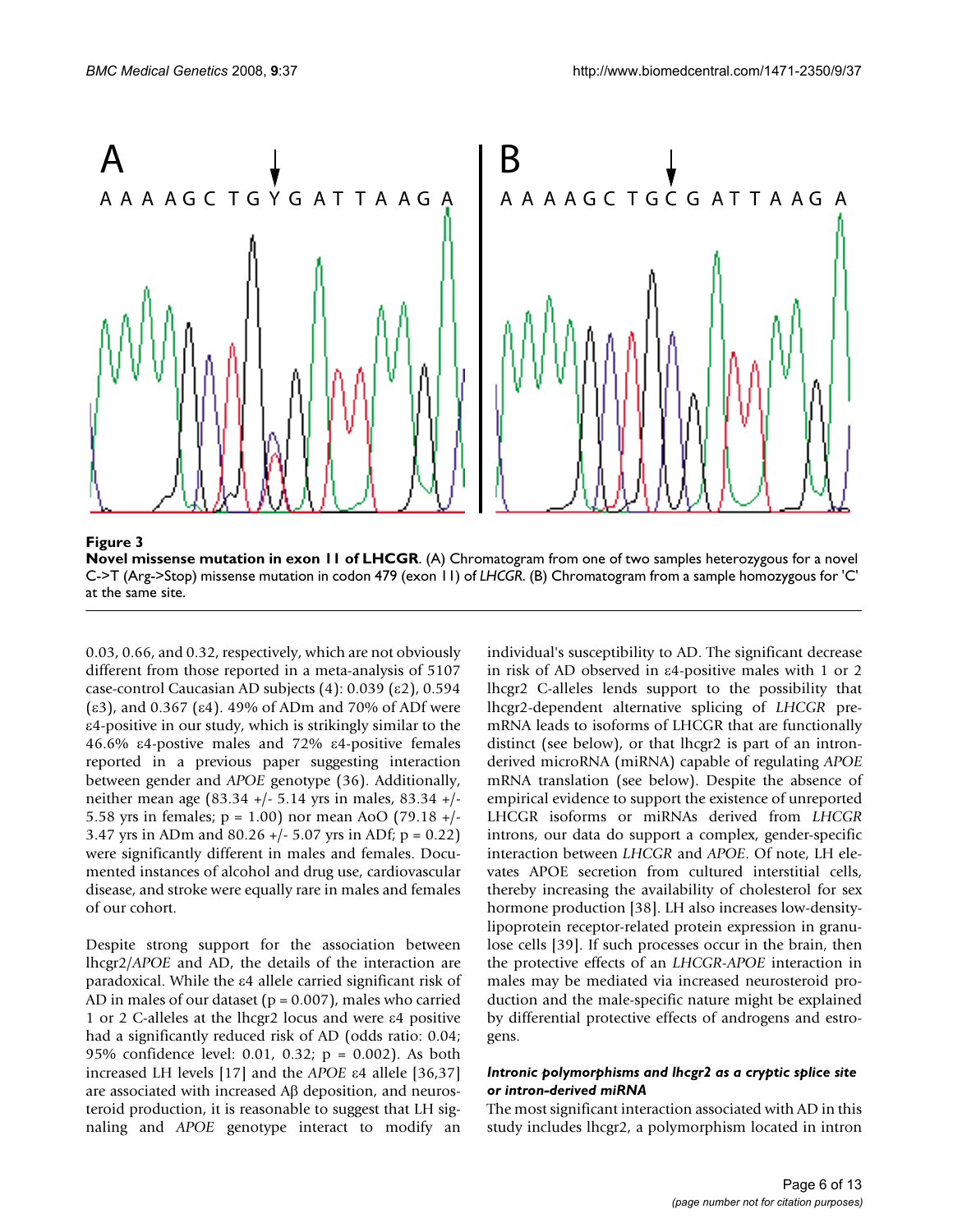| Table 3: Distribution of significant associations between non-APOE polymorphisms and AD. LD = linkage disequilibrium, MDR = multi-           |
|----------------------------------------------------------------------------------------------------------------------------------------------|
| dimensionality reduction, LR = logistic regression, AoO = age of onset, = significant at the modified FDR $\alpha$ level, or, in the case of |
| MDR, according to a priori significance criteria: for significant MDR results, the proportion of 10 CVs that identified this model as best   |
| and proportion of 10 CVs in which this model produced a training accuracy >0.5 are listed; = approaching significance (p <= 0.05, the        |
| experimentwise $\alpha$ ). Note the consistent identification of Ihcgr2/APOE as a significant interaction in males. CV = cross-validation.   |

| Loci                                                            | <b>Dataset</b>              | $\chi^2$ | AoO                            | LD                              | <b>MDR</b>         | <b>LR</b>                      |
|-----------------------------------------------------------------|-----------------------------|----------|--------------------------------|---------------------------------|--------------------|--------------------------------|
| lhb <sub>2</sub><br>lhcgr2                                      | J<br>ď                      |          | $(p = 0.001; \alpha = 0.0077)$ |                                 |                    |                                |
| lhcgr l/lhb l<br>lhcgr l/lhb5<br>lhcgr2/APOE                    | $\mathcal{O}$<br>J<br>ď     |          |                                | $(p = 0.002; \alpha = 0.0077)$  | (0.8 CVs; 0.7 CVs) | $(p = 0.003; \alpha = 0.0077)$ |
| lhcgr5/lhb2<br>lhcgr5/lhb4<br>lhcgr5/lhb5<br>Ihcgr2/Ihcgr5/APOE | ď<br>ď<br>J<br>ď            |          |                                |                                 |                    |                                |
| lhcgr2/APOE<br>Ihb3/APOE                                        | 오<br>오                      |          |                                | $(p < 0.0001; \alpha = 0.0081)$ | (0.7 CVs; 0.9 CVs) |                                |
| Ihb5/APOE<br>lhcgr l/lhb l<br>Ihb3/APOE                         | $\varphi$<br>Total<br>Total |          |                                |                                 | (0.5 CVs; 1.0 CVs) |                                |
| Ihcgr I/lhcgr 2/APOE                                            | Total                       |          |                                | $(p < 0.0001; \alpha = 0.0082)$ | (0.6 CVs; 0.9 CVs) |                                |

1 of *LHCGR*. Intronic polymorphisms are frequently implicated in increased disease susceptibility [11,40,41] and intronic mutations have the potential to alter protein sequence dramatically. An intronic mutation can cause the disarrangement of an existing splice site or introduce a cryptic splice site, resulting in the addition/removal of hundreds of amino acids or premature termination of translation. A second mechanism by which intronic mutations might affect disease etiology is through their effect on the miRNAs that may be derived from the mutated intron.  $\sim$ 10–30% of spliced intronic material is exported to the cytoplasm, where it has the potential to act as an miRNA and alter protein expression [42]. It follows that mutation of intronic sequence could decrease or increase the complementarity of an intron-derived miRNA to its target mRNA, thereby causing a relative decrease or increase in expression of the encoded protein. Indeed the 15 bases immediately upstream of lhcgr2 are complementary to *APOE* mRNA (Figure 4A), indicating this polymorphism may cap an intron-derived miRNA.

Examination of the sequence surrounding lhcgr2 and alignment of human and mouse (*Mus musculus*) *LHCGR* intron 1 indicate lhcgr2 may be located within a cryptic 3' acceptor splice site (Figure 4B). Acceptor splice sites are characterized by two conserved sequence patterns: a pyrimidine-rich sequence, known as the polypyrimidine tract, and the proximate terminal 'AG' of the intron [43].

Although the length of the polypyrimidine tract and its distance from the end of the intron are variable, the terminal 'AG' is invariant [43,44]. Polymorphism lhcgr2 is located within a pyrimidine-rich region of intron 1 (Figure 4B). The lhcgr2 'C-allele' increases the CT-content of the surrounding 19 nucleotides to 79%, and, more locally, a 'C' at lhcgr2 forms a contiguous sequence of 7 Cs and Ts. Four bases downstream of this pyrimidine-rich tract is a 3' acceptor site consensus sequence, CAGG. Absence of a homologous sequence in mouse *LHCGR* intron 1 may indicate that retention of this sequence in *Homo sapiens* is due to its potential use in alternative splicing. To investigate the degree to which a 'C' at lhcgr2 increases the similarity of the local sequence to human acceptor sites in general, lhcgr2 'C' and 'G' alleles were entered in the online splice site prediction programs GENIO/splice and SpliceScan [45]. Both programs identified lhcgr2 as a potential acceptor splice site and, based on the programs' output scores, indicated that a 'C' at the site does increase its similarity to stereotyped 3' acceptor splice sites.

# *Linkage disequilibrium between lhcgr1 and multiple LHB loci*

LD between lhcgr1 and LHB loci was commonly detected in several AD and C datasets (Table 2), including 6 instances in the 'All male' dataset. The frequent identification of LD between lhcgr1 and *LHB* loci indicates that spe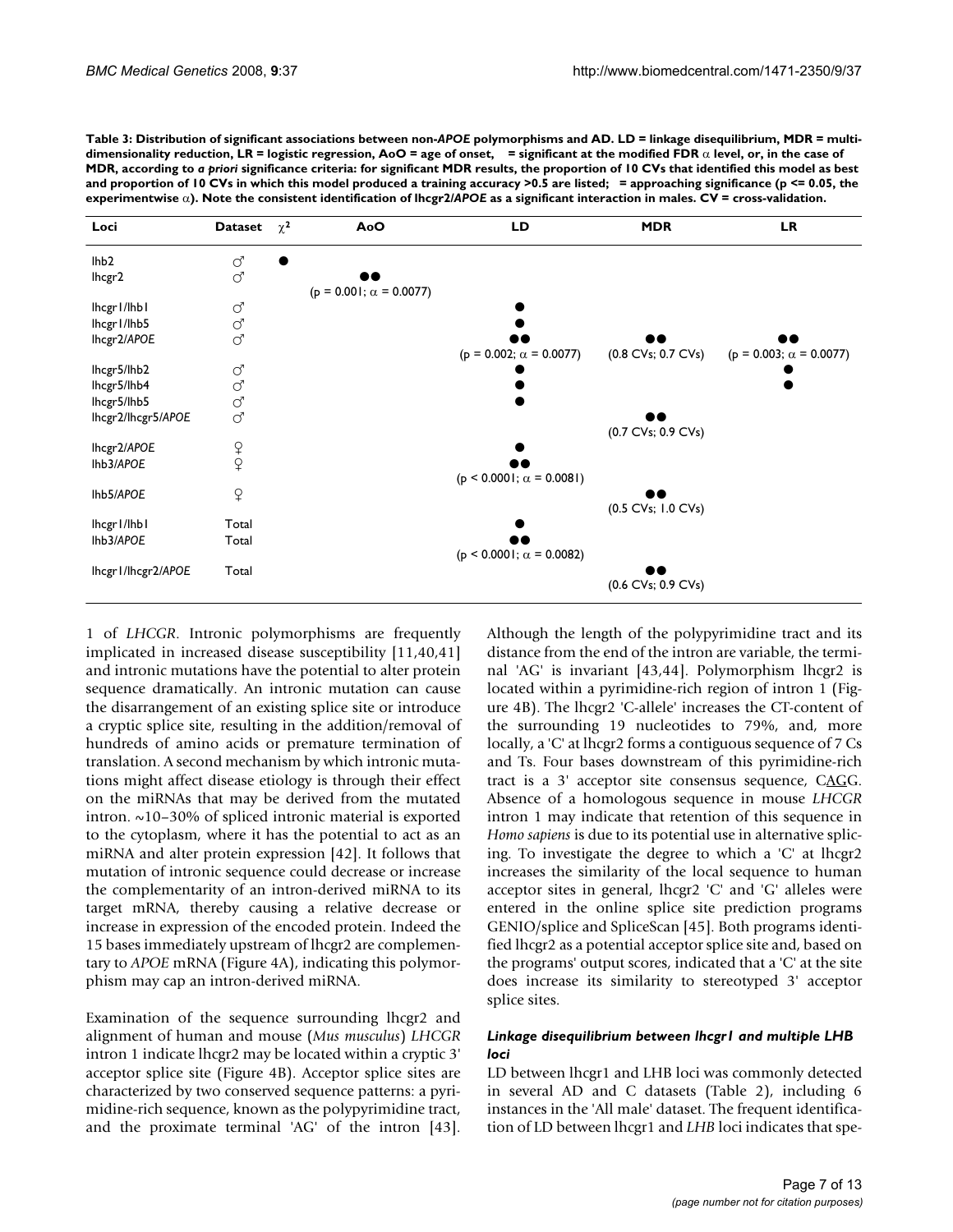cific *LHB* haplotypes are found most frequently in individuals that are hetero- or homozygous for the LQinsertion at lhcgr1. We questioned whether our data supported the idea that the LQ-insertion at lhcgr1 is, in general, in LD with *LHB* loci. To examine this possibility, we compared the frequency of genotypes at all 6 *LHB* loci between individuals with no LQ-inserts and those with 1 or 2 LQ-inserts (Figure 5). In both the group of all males *and* the group of all samples,  $\chi^2$ -tests revealed that the genotype counts of a majority of *LHB* loci were markedly different from one another in the LQ-insert and no-LQ-insert strata (Figure 5). This suggests: (1) a non-random force, such as selection, is driving the non-random association of LQ-insert alleles with specific *LHB* haplotypes in the North American Caucasian population – i.e., certain variants of *LHB* may be better suited to the LQ-insert variant of *LHCGR*; (2) given the extent of LD between lhcgr1 and *LHB* loci in C and AD samples, instances of significant LD between lhcgr1 and *LHB* loci in AD samples are not indicative of AD-associated interactions.

#### **Methods**

### *Case-control setup*

The National Cell Repository for Alzheimer's Disease (NCRAD; University of Indiana, Bloomington, IN) provided total DNA samples from 200 control (negative for AD and other neurodegenerative diseases, 50 male and 50 female) and late-onset AD patients (negative for other neurodegenerative diseases, 50 male and 50 female). All samples were obtained from North American Caucasian subjects. All samples were derived from individuals >= 75 years of age, and all AD samples were acquired from individuals whose AoO was = 75. Mean age of the control group was 84.73 w 4.61 years, while mean age of the AD group was  $81.95 \pm 5.69$  years. Among the AD samples, AoO was  $79.18 \pm 3.47$  years for males and  $80.26 \pm 5.07$ years for females. DNA was obtained from 40 additional samples (10 male samples – 5 control, 5 AD and 30 female samples – 6 control, 24 AD) to test for significant interaction between *APOE* and an *LHCGR* locus (lhcgr2, see below). Direct sequencing of *APOE*, *LHB* (promoter, signal, and coding regions), and *LHCGR* (exons 1, 10, and 11) was performed using the primer pairs listed in Table 4. Cycle sequencing products were run on an ABI 3730 XL DNA analyzer at the University of Wisconsin Biotechnology Center (Madison, WI) and the resultant chromatograms were analyzed with FinchTV v1.4 (Geospiza, Seattle, WA). This study was carried out with IRB approval from the Health Sciences Institutional Review Board of the University of Wisconsin.

#### *Data analysis*

Similar to the analytic paradigm suggested by [30] for *family-based* data, we chose to analyze our case-control dataset using an array of analytic methods, testing for interactive



#### Figure 4

**lhcgr2 shares similarity with consensus 3' acceptor**  splice sites and ApoE mRNA. (A) lhcgr2 as a potential miRNA that regulates the expression of ApoE. The reversed *LHCGR* sequence is complimentary to a fragment of *APOE*  mRNA at 13 out of 16 sites. (B) Pairwise sequence alignment of a portion of LHR intron 1 in human and mouse (*Mus musculus*). The human sequence includes lhr2 (rs4073366) and bears sequence features characteristic of 3' acceptor splice sites.

as well as main effects, and treating the convergence of results from distinct analyses as the best evidence of association. Allele and genotype counts were used in the following analyses: (1)  $χ²$  tests of allele and genotype counts to test for main effects of individual polymorphisms; (2) tests of each locus for Hardy-Weinberg Equilibrium (HWE); (3) tests of combinations of two or three loci for linkage disequilibrium (LD); (4) tests for gene-gene interactions using multifactor dimensionality reduction (MDR); (5) tests for interactions using logistic regression (LR), and; (6) tests for association of polymorphisms with age of onset using one-way ANOVA. Additionally, to control for heterogeneity we stratified the dataset according to gender and applied the same 6 analyses. Finally, for each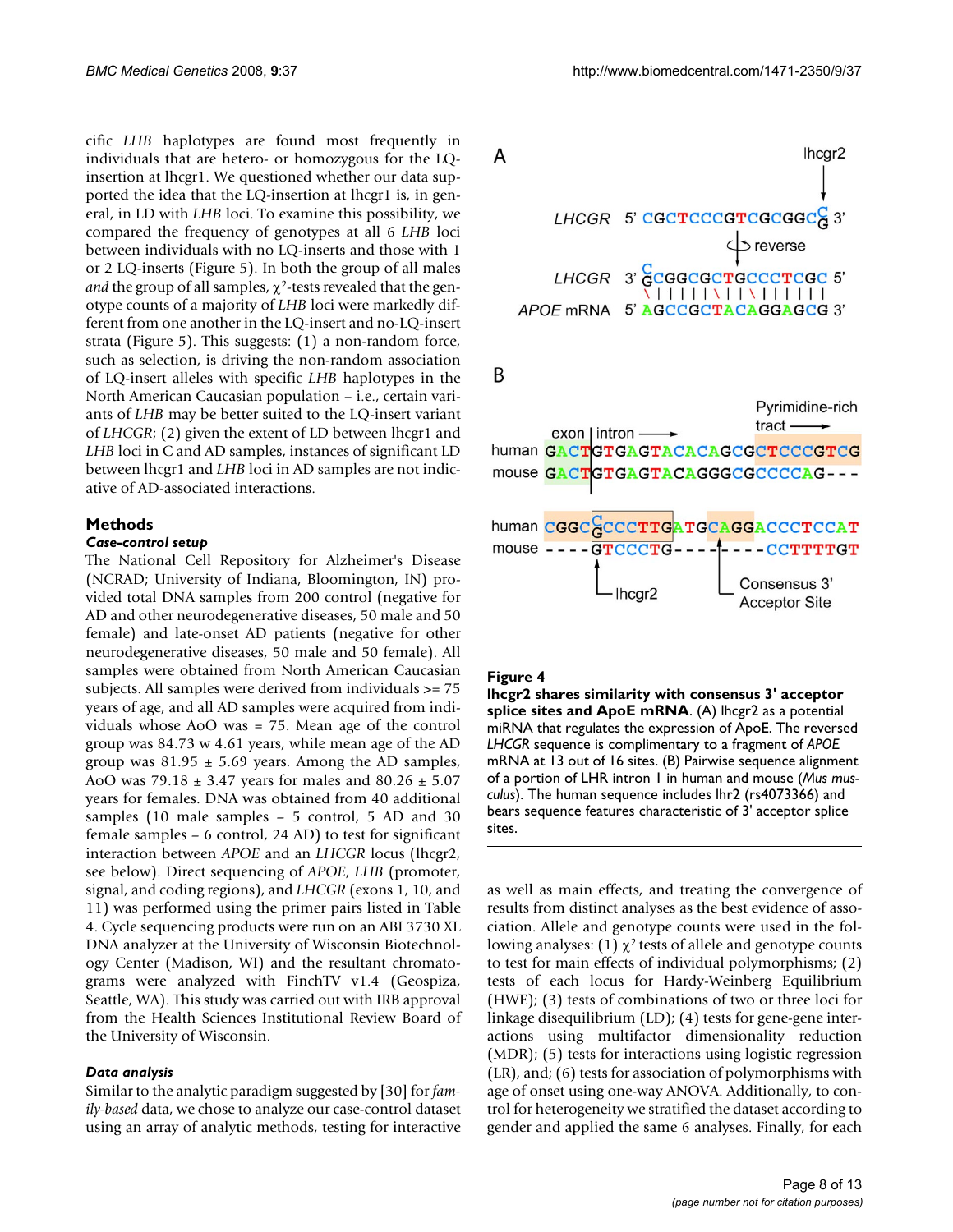bi-allele locus, four genotype models were analyzed in tests for interactive effects: co-dominant, allele 1 dominant, allele 2 dominant, and over-dominant. This schema enabled us to: (1) address the possibility of heterozygote advantage, and; (2) test both alleles for dominance, as we had no *a priori* knowledge of which allele might carry risk.

For each sample, genotype and demographic data were entered into a MySQL relational database, enabling the quick identification of samples meeting an array of criteria. *APOE* genotype and 14 previously reported polymorphisms of *LHB* and *LHCGR* were scored. For each polymorphism, allele and genotype frequencies of the AD and control groups were calculated. Additionally, both groups were stratified by gender and gender-specific allele and genotype frequencies were calculated. Four separate genotype models were used in tests for main and interactive effects of bi-allele loci. For example, the following models would be used for a locus that varied between alleles B and b: (1) co-dominant (BB vs. Bb vs. bb); (2) B dominant  $[(BB + Bb)$  vs. bb]; (3) b dominant [BB vs. (Bb] + bb)], and; (4) over-dominant [(BB + bb) vs. Bb]. For the tri-allele *APOE*, an 'ε4 dosage' model (genotypes grouped by the number of ε4 alleles) and an 'ε4 positive' model (ε4 allele present or not) were used in analyses.

The program Genetic Data Analysis (GDA) [46] was used to test each polymorphic locus for HWE. Minitab [47] was used to test for the association of individual polymorphisms with AD ( $χ$ <sup>2</sup> tests of allele and genotype counts) and AoO in the AD groups (ANOVA). In all tests for LD, genotypes were preserved in order to prevent significant deviations from HWE at a single locus from contributing to the measure of LD. We considered a number of theoretical issues when designing our analytical approach to detect gene-gene interactions (see Supplementary Information) and ultimately chose the combination of LD, MDR and LR analyses. Pairwise tests for LD were performed using the program PyPop, where the p-value reported here is derived from the difference between the likelihood of the inferred haplotype frequencies and the likelihood of the data if the two loci are assumed to be in linkage equilibrium [48]. We reported the D' measure of LD, as this is an intuitive metric that represents the estimated proportion of maximum possible LD exhibited by the sample data. MDR was performed using MDR Software [49], which output the best 1-, 2-, 3-, and 4-factor models for a given dataset. 10-fold cross-validation was used. Given the weight *APOE* carries as a single factor, MDR was also run using *APOE*-free datasets in order to detect any interactions that did not include *APOE*. An interaction model was considered significant if it was selected as the best model in 5 or more of the CV runs and exhibited a testing accuracy of >0.5 in 7 or more CV runs. Pairs of loci exhibiting significant LD ( $p \le 0.02$ ) and significant multi-locus models discovered using MDR were input as disease models in LR analyses performed in [47]. This form of LR model selection was necessary, as a lack of several multi-locus combinations made backward model selection impossible and the lack of significant main effects in most loci studied made forward model selection impractical.

To account for multiple tests, testwise α levels were corrected using modified FDR (see Supplementary Information). Because a multi-locus combination was only tested with LR if LD and/or MDR analyses were suggestive of its association with AD, only a subset of the total array of possible LR tests were actually performed and the total, male, and female datasets were subjected to a different total number of tests: 182, 252, and 190 tests, resulting in modified FDR α levels of 0.0082, 0.0077, and 0.0081, respectively.

# **Conclusion**

We report the discovery of a genetic interaction between APOE and LHCGR alleles that is associated with a significantly decreased risk for AD in males. The biochemical basis for this interaction is uncertain, although alternative mRNA splicing and intron-derived miRNA regulation are hypothesized as distinct possibilities. Our results emphasize the importance of testing for gene-gene interactions in studies of complex disease. We suggest that the best evidence for epistasis is obtained when multiple analyses, distinct in their biological or statistical basis, converge on a positive result.

# **Appendix**

# *Methodological strategies for the detection of gene-gene interactions*

We searched for genetic association of single loci with AD using standard  $\chi^2$  and HWE tests and considered that subsequent tests for gene-gene interactions may identify interactions whose loci may or may not produce significant main effects on their own. There are a number of analytical issues to consider when searching for multiple interacting genetic (or environmental) factors associated with a disease of complex etiology. For one, genetic or trait heterogeneity among the samples (e.g., AD samples from males or females, or, with or without hypertension) has the potential to confound data analysis. Stratification of the dataset is the most straightforward method used to control for heterogeneity. For example, one might examine the effects of *APOE* heterogeneity by splitting control and AD groups into ε4 positive and negative strata and asking: Is the frequency of an SNP of interest significantly higher in ε4-positive AD samples than in ε4-positive controls, but *not* in the comparable ε4-negative comparison? If so, the data suggest an interactive effect between the SNP and ε4. Significantly, a non-stratified comparison of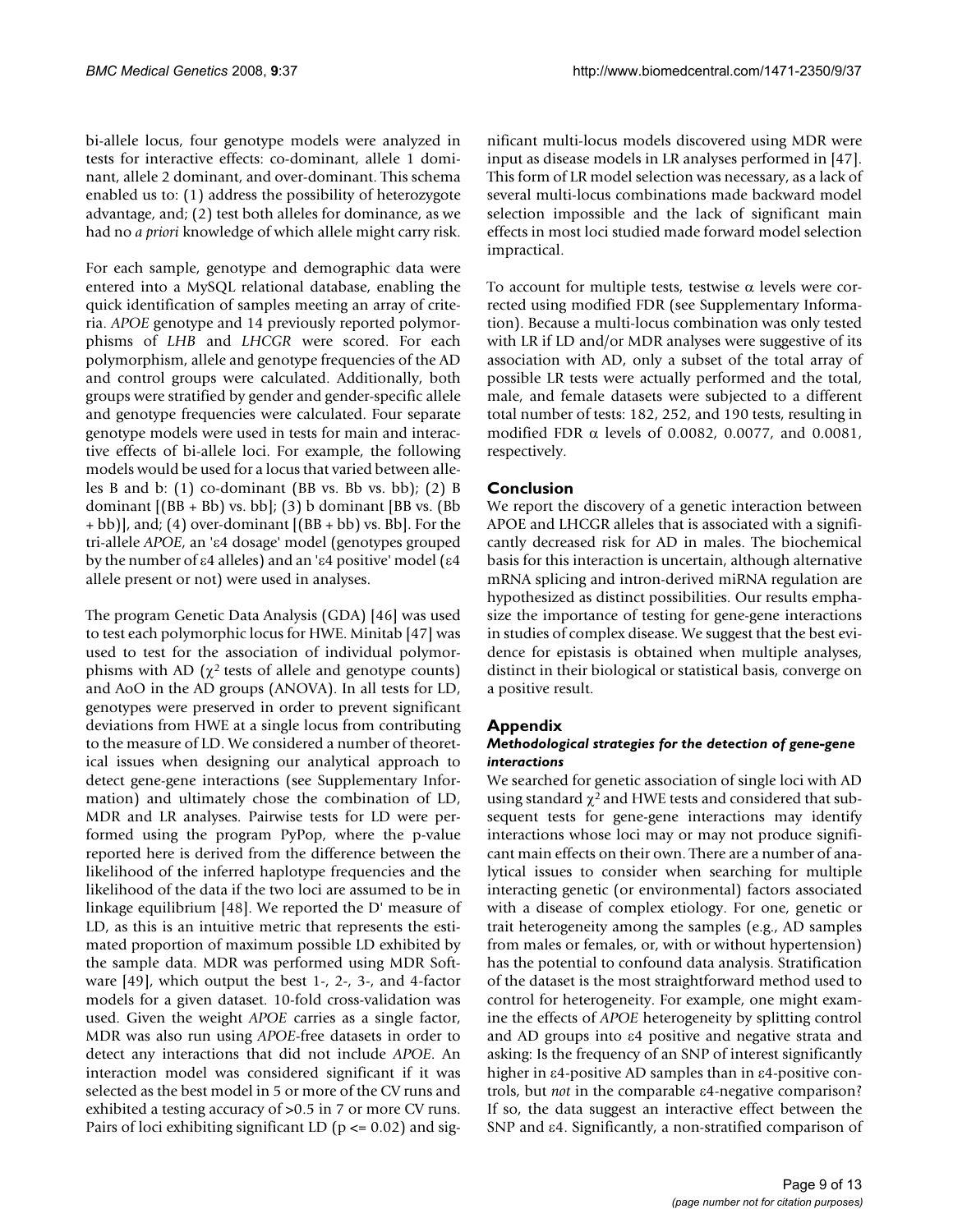

# **Figure 5**

**Significant linkage disequilibrium between lhcgr1 and multiple** *LHB* **loci**. In the schematic of *LHB*, exons are represented as black boxes and the positions of the 7 *LHB* polymorphisms scored are indicated by vertical lines. lhb3 is composed of two SNPs, which are in complete LD with each other. For each polymorphism, genotype frequencies are represented in the form of two pie charts, where the left chart represents genotype frequencies among individuals lacking an LQ-insert allele in exon 1 of *LHCGR* (lhcgr1) and the right chart represents genotype frequencies among individuals possessing 1 or 2 LQ-insert alleles. Frequencies above the graphs correspond to AD males, while frequencies below the graph correspond to *all* individuals sampled in this study.  $* =$  significant difference (p < 0.05),  $** =$  highly significant difference (p < 0.01).

AD and control groups in such a case might lead a researcher to conclude the SNP has no association with AD, or, conversely, that the SNP is associated with AD in ε4 positive *and* negative individuals. Though more mathematical methods to control for heterogeneity exist, the majority of them are not applicable to case-control data.

In studying the genetics of a complex disease, it is important to consider the possibility that gene-gene or geneenvironment interactions produce interactive effects that provide significant explanatory power, even in the absence of single factor, main effects [53]. A number of methods allow researchers to test for gene-gene interactions using case-control data. A traditional method is logistic regression (LR), which, given a dataset, models the probability of a discrete outcome (in our case, AD or not) on *n* factors and their interactions, each qualified by a

coefficient estimated using Maximum Likelihood Estimation. Attractively, LR produces an Odds Ratio (OR), which provides the researcher with an intuitive measure of how a particular array of genetic and/or environmental factors affects the likelihood of developing the disease. The major shortcoming of LR is the so-called 'curse of dimensionality', which refers to poor coefficient estimation resulting from too few or no examples of various multi-factor combinations in the dataset if sample size is too small or number of factors too large [54].

An alternative to LR analysis for the detection of interactions is multifactor dimensionality reduction (MDR) [55], which is advantageous for several reasons. A chief, practical advantage is that the researcher can easily test disease models that include interaction terms whose components lack significant main effects. This is critical, since it is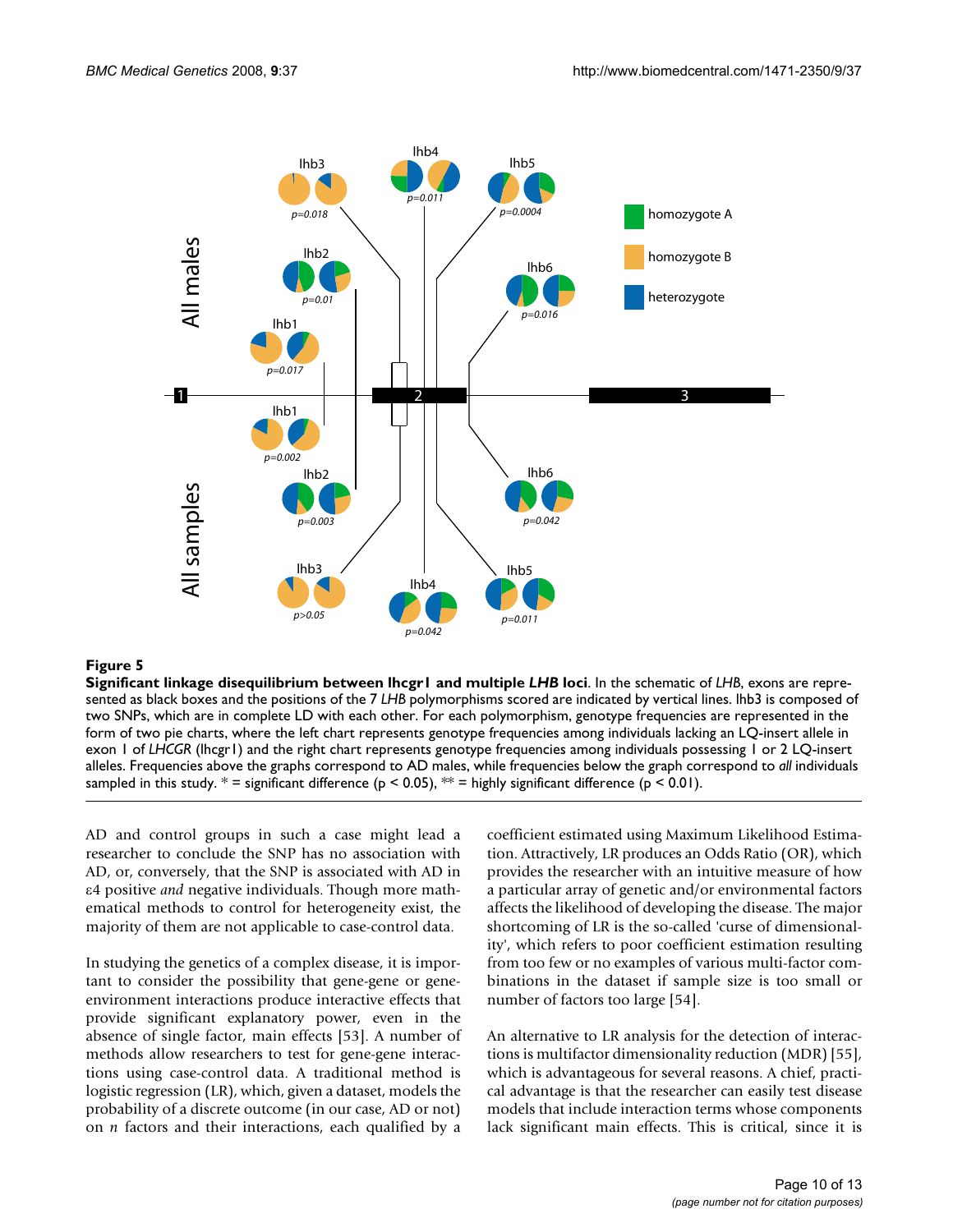| Fragment                 | <b>Sequence</b>                     |
|--------------------------|-------------------------------------|
| LHB 5' [50]              | F: 5'-GTTACCCCAGGCATCCTATC-3'       |
|                          | R: 5'-CCATTCCCCAACCGCAGG-3'         |
| LHB 3' [50]              | F: 5'-GGTCCTGAATAGGAGATGCCA-3'      |
|                          | R: 5'-CGGGGTGTCAGGGCTCCA-3'         |
| LHCGR exon 1 [51]        | E: 5'-CACTCAGAGGCCGTCCAAG-3'        |
|                          | R: 5'-GGAGGGAAGGTGGCATAGAG-3'       |
| LHCGR exon $10$ [51]     | F: 5'-ACAGTCAGGTTTAGCCTGAA-3'       |
|                          | R: 5'-CTTCTGAGTTTCCTTGCATG-3'       |
| LHCGR exon $11(5')$ [52] | F: 5'-CAGAAAATCCCTTACCTCAAGC-3'     |
|                          | R: 5'-GGTTTAAGAACAATTCAATAATGCAG-3' |

**Table 4: Primer pairs used to amplify portions of** *APOE***,** *LHB***, and** *LHCGR***.**

increasingly apparent that genetic interactions, in the absence of main effects, frequently contribute to the susceptibility of an individual to complex diseases like AD [56]. Also important, MDR is not "cursed" by dimensionality: the method is robust even when the input dataset lacks examples of various, multi-factor combinations. Finally, unlike LR, MDR analysis automatically measures the predictive accuracy and validity of a selected model through partitioning of the original dataset into training and testing subsets [57,58].

Another approach to gene-gene interaction detection is to calculate linkage disequilibrium (LD) amongst combinations of the loci under investigation. Significant LD among 2 or more loci indicates non-random segregation of the loci in question, which implies that at least one multi-allele combination at these loci is overrepresented. Logically, any multi-allele combination enriched in the case but not the control group is considered to contribute increased susceptibility to the disease, and is reflected by a measurement of significant LD in the case group only [59]. Williams et al. [60] used this approach in a study of polymorphisms associated with hypertension, discovering 16 combinations of 7 loci in 5 genes that exhibited significant LD in the case group only. Significantly, none of these loci were associated with a main effect on hypertension, indicating LD analysis has the ability to detect potentially significant gene-gene interactions in the absence of main effects.

#### **Authors' contributions**

RJH designed the study, collected the samples, performed the genotyping, analyzed the data, performed the statistical analyses and drafted the manuscript. MRA performed genotyping and data analysis. SVM and RLB helped to draft the manuscript. CEG, SCJ and SA provided DNA samples from confirmed AD and control individuals that they characterized. CSA conceived the study, participated in its design and coordination and helped to draft the manuscript.

#### **Acknowledgements**

This research was supported in part by the Office of Research and Development, Department of Veteran Affairs and the Alzheimer's Association. We thank our colleagues Miguel J. Gallego, Andrea C. Wilson, Prashob Porayette and Jacob Basson for their valuable comments. This is Geriatrics Research, Education and Clinical Core VA paper number 2008-10.

#### **References**

- 1. Bertram L, Tanzi RE: **[The current status of Alzheimer's disease](http://www.ncbi.nlm.nih.gov/entrez/query.fcgi?cmd=Retrieve&db=PubMed&dopt=Abstract&list_uids=15304236) [genetics: what do we tell the patients?](http://www.ncbi.nlm.nih.gov/entrez/query.fcgi?cmd=Retrieve&db=PubMed&dopt=Abstract&list_uids=15304236)** *Pharmacol Res* 2004, **50:**385-396.
- 2. Corder EH, Saunders AM, Strittmatter WJ, Schmechel DE, Gaskell PC, Small GW, Roses AD, Haines JL, Pericak-Vance MA: **[Gene dose](http://www.ncbi.nlm.nih.gov/entrez/query.fcgi?cmd=Retrieve&db=PubMed&dopt=Abstract&list_uids=8346443) [of apolipoprotein E type 4 allele and the risk of Alzheimer's](http://www.ncbi.nlm.nih.gov/entrez/query.fcgi?cmd=Retrieve&db=PubMed&dopt=Abstract&list_uids=8346443) [disease in late onset families.](http://www.ncbi.nlm.nih.gov/entrez/query.fcgi?cmd=Retrieve&db=PubMed&dopt=Abstract&list_uids=8346443)** *Science* 1993, **261:**921-923.
- 3. Saunders AM, Strittmatter WJ, Schmechel D, George-Hyslop PH, Pericak-Vance MA, Joo SH, Rosi BL, Gusella JF, Crapper-MacLachlan DR, Alberts MJ, *et al.*: **[Association of apolipoprotein E allele](http://www.ncbi.nlm.nih.gov/entrez/query.fcgi?cmd=Retrieve&db=PubMed&dopt=Abstract&list_uids=8350998) [epsilon 4 with late-onset familial and sporadic Alzheimer's](http://www.ncbi.nlm.nih.gov/entrez/query.fcgi?cmd=Retrieve&db=PubMed&dopt=Abstract&list_uids=8350998) [disease.](http://www.ncbi.nlm.nih.gov/entrez/query.fcgi?cmd=Retrieve&db=PubMed&dopt=Abstract&list_uids=8350998)** *Neurology* 1993, **43:**1467-1472.
- 4. Farrer LA, Cupples LA, Haines JL, Hyman B, Kukull WA, Mayeux R, Myers RH, Pericak-Vance MA, Risch N, van Duijn CM: **[Effects of](http://www.ncbi.nlm.nih.gov/entrez/query.fcgi?cmd=Retrieve&db=PubMed&dopt=Abstract&list_uids=9343467) age, sex, and ethnicity on the association between apolipo[protein E genotype and Alzheimer disease. A meta-analysis.](http://www.ncbi.nlm.nih.gov/entrez/query.fcgi?cmd=Retrieve&db=PubMed&dopt=Abstract&list_uids=9343467) APOE and Alzheimer Disease Meta Analysis Consortium.** *Jama* 1997, **278:**1349-1356.
- 5. Roses A, Devlin B, Conneally P, Small G, Saunders A, Pritchard M: **Measuring the genetic contribution of APOE in late-onset Alzheimer disease.** *Am J Hum Genet* 1995, **57:**A202.
- 6. Daw EW, Payami H, Nemens EJ, Nochlin D, Bird TD, Schellenberg GD, Wijsman EM: **[The number of trait loci in late-onset Alzhe](http://www.ncbi.nlm.nih.gov/entrez/query.fcgi?cmd=Retrieve&db=PubMed&dopt=Abstract&list_uids=10631151)[imer disease.](http://www.ncbi.nlm.nih.gov/entrez/query.fcgi?cmd=Retrieve&db=PubMed&dopt=Abstract&list_uids=10631151)** *Am J Hum Genet* 2000, **66:**196-204.
- 7. Chapuis J, Tian J, Shi J, Bensemain F, Cottel D, Lendon C, Amouyel P, Mann D, Lambert JC: **[Association study of the vascular](http://www.ncbi.nlm.nih.gov/entrez/query.fcgi?cmd=Retrieve&db=PubMed&dopt=Abstract&list_uids=16154235) [endothelial growth factor gene with the risk of developing](http://www.ncbi.nlm.nih.gov/entrez/query.fcgi?cmd=Retrieve&db=PubMed&dopt=Abstract&list_uids=16154235) [Alzheimer's disease.](http://www.ncbi.nlm.nih.gov/entrez/query.fcgi?cmd=Retrieve&db=PubMed&dopt=Abstract&list_uids=16154235)** *Neurobiol Aging* 2006, **27:**1212-1215.
- 8. Ozturk A, DeKosky ST, Kamboh MI: **[Lack of association of 5](http://www.ncbi.nlm.nih.gov/entrez/query.fcgi?cmd=Retrieve&db=PubMed&dopt=Abstract&list_uids=16914266) [SNPs in the vicinity of the insulin-degrading enzyme \(IDE\)](http://www.ncbi.nlm.nih.gov/entrez/query.fcgi?cmd=Retrieve&db=PubMed&dopt=Abstract&list_uids=16914266) [gene with late-onset Alzheimer's disease.](http://www.ncbi.nlm.nih.gov/entrez/query.fcgi?cmd=Retrieve&db=PubMed&dopt=Abstract&list_uids=16914266)** *Neurosci Lett* 2006, **406:**265-269.
- Pritchard A, Harris J, Pritchard CW, St Clair D, Lemmon H, Lambert JC, Chartier-Harlin MC, Hayes A, Thaker U, Iwatsubo T, Mann DM, Lendon C: **[Association study and meta-analysis of low-density](http://www.ncbi.nlm.nih.gov/entrez/query.fcgi?cmd=Retrieve&db=PubMed&dopt=Abstract&list_uids=15925094) [lipoprotein receptor related protein in Alzheimer's disease.](http://www.ncbi.nlm.nih.gov/entrez/query.fcgi?cmd=Retrieve&db=PubMed&dopt=Abstract&list_uids=15925094)** *Neurosci Lett* 2005, **382:**221-226.
- 10. Monastero R, Cefalu AB, Camarda C, Noto D, Camarda LK, Caldarella R, Imbornone E, Averna MR, Camarda R: **[Association of](http://www.ncbi.nlm.nih.gov/entrez/query.fcgi?cmd=Retrieve&db=PubMed&dopt=Abstract&list_uids=16914837) [estrogen receptor alpha gene with Alzheimer's disease: a](http://www.ncbi.nlm.nih.gov/entrez/query.fcgi?cmd=Retrieve&db=PubMed&dopt=Abstract&list_uids=16914837) [case-control study.](http://www.ncbi.nlm.nih.gov/entrez/query.fcgi?cmd=Retrieve&db=PubMed&dopt=Abstract&list_uids=16914837)** *J Alzheimers Dis* 2006, **9:**273-278.
- 11. Pirskanen M, Hiltunen M, Mannermaa A, Helisalmi S, Lehtovirta M, Hanninen T, Soininen H: **[Estrogen receptor beta gene variants](http://www.ncbi.nlm.nih.gov/entrez/query.fcgi?cmd=Retrieve&db=PubMed&dopt=Abstract&list_uids=15944651) [are associated with increased risk of Alzheimer's disease in](http://www.ncbi.nlm.nih.gov/entrez/query.fcgi?cmd=Retrieve&db=PubMed&dopt=Abstract&list_uids=15944651) [women.](http://www.ncbi.nlm.nih.gov/entrez/query.fcgi?cmd=Retrieve&db=PubMed&dopt=Abstract&list_uids=15944651)** *Eur J Hum Genet* 2005, **13:**1000-1006.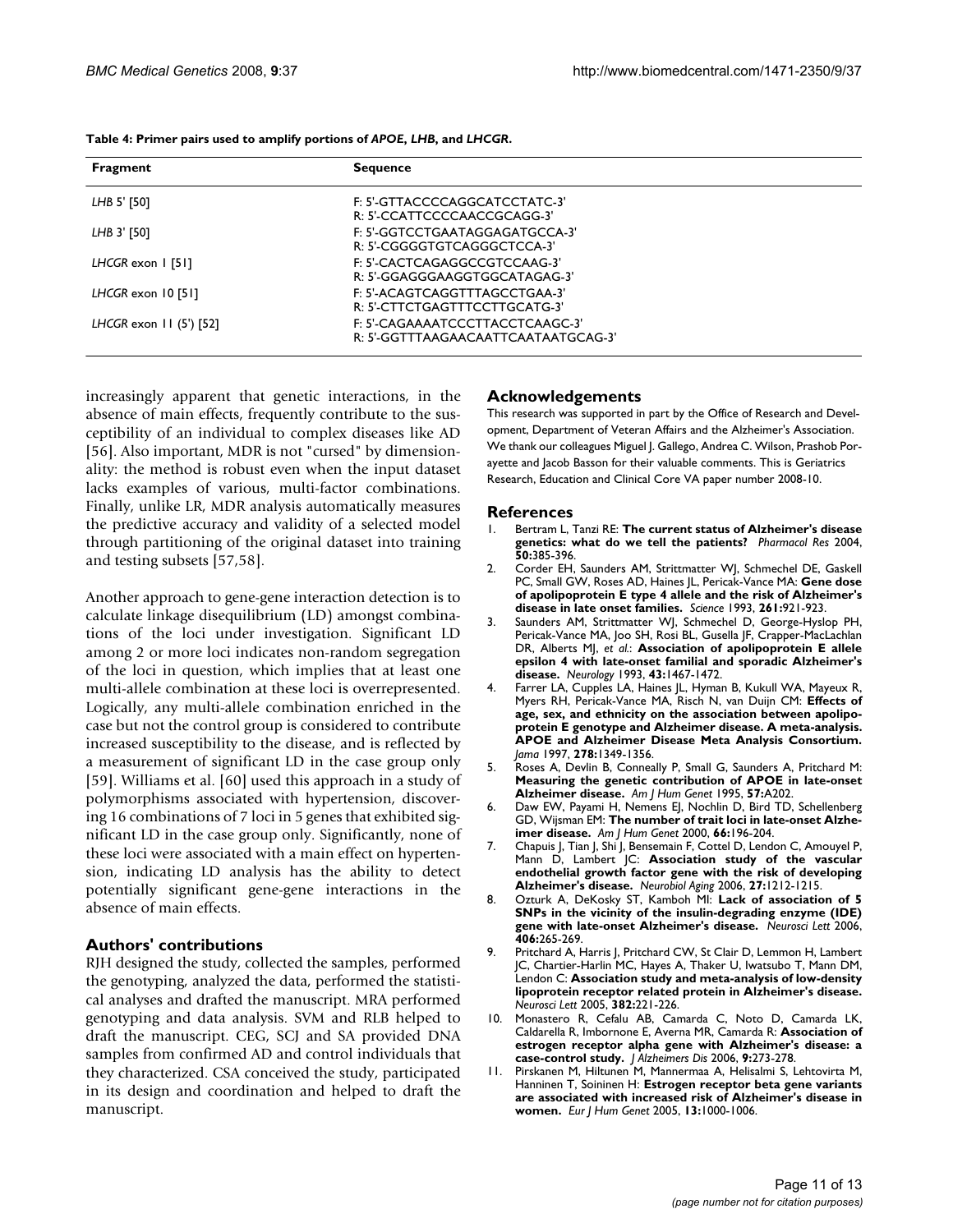- 12. Bowen RL, Isley JP, Atkinson RL: **[An association of elevated](http://www.ncbi.nlm.nih.gov/entrez/query.fcgi?cmd=Retrieve&db=PubMed&dopt=Abstract&list_uids=10718932) [serum gonadotropin concentrations and Alzheimer disease?](http://www.ncbi.nlm.nih.gov/entrez/query.fcgi?cmd=Retrieve&db=PubMed&dopt=Abstract&list_uids=10718932)** *J Neuroendocrinol* 2000, **12:**351-354.
- 13. Short RA, Bowen RL, O'Brien PC, Graff-Radford NR: **[Elevated](http://www.ncbi.nlm.nih.gov/entrez/query.fcgi?cmd=Retrieve&db=PubMed&dopt=Abstract&list_uids=11560301) [gonadotropin levels in patients with Alzheimer disease.](http://www.ncbi.nlm.nih.gov/entrez/query.fcgi?cmd=Retrieve&db=PubMed&dopt=Abstract&list_uids=11560301)** *Mayo Clin Proc* 2001, **76:**906-909.
- 14. Hogervorst E, Bandelow S, Combrinck M, Smith AD: **[Low free tes](http://www.ncbi.nlm.nih.gov/entrez/query.fcgi?cmd=Retrieve&db=PubMed&dopt=Abstract&list_uids=15582279)[tosterone is an independent risk factor for Alzheimer's dis](http://www.ncbi.nlm.nih.gov/entrez/query.fcgi?cmd=Retrieve&db=PubMed&dopt=Abstract&list_uids=15582279)[ease.](http://www.ncbi.nlm.nih.gov/entrez/query.fcgi?cmd=Retrieve&db=PubMed&dopt=Abstract&list_uids=15582279)** *Exp Gerontol* 2004, **39:**1633-1639.
- 15. Lukacs H, Hiatt ES, Lei ZM, Rao CV: **[Peripheral and intracere](http://www.ncbi.nlm.nih.gov/entrez/query.fcgi?cmd=Retrieve&db=PubMed&dopt=Abstract&list_uids=7782062)broventricular administration of human chorionic gonado[tropin alters several hippocampus-associated behaviors in](http://www.ncbi.nlm.nih.gov/entrez/query.fcgi?cmd=Retrieve&db=PubMed&dopt=Abstract&list_uids=7782062) [cycling female rats.](http://www.ncbi.nlm.nih.gov/entrez/query.fcgi?cmd=Retrieve&db=PubMed&dopt=Abstract&list_uids=7782062)** *Horm Behav* 1995, **29:**42-58.
- 16. Lei ZM, Rao CV: **[Novel presence of luteinizing hormone/](http://www.ncbi.nlm.nih.gov/entrez/query.fcgi?cmd=Retrieve&db=PubMed&dopt=Abstract&list_uids=7997235) human chorionic gonadotropin (hCG) receptors and the [down-regulating action of hCG on gonadotropin-releasing](http://www.ncbi.nlm.nih.gov/entrez/query.fcgi?cmd=Retrieve&db=PubMed&dopt=Abstract&list_uids=7997235) hormone gene expression in immortalized hypothalamic [GT1-7 neurons.](http://www.ncbi.nlm.nih.gov/entrez/query.fcgi?cmd=Retrieve&db=PubMed&dopt=Abstract&list_uids=7997235)** *Mol Endocrinol* 1994, **8:**1111-1121.
- Bowen RL, Verdile G, Liu T, Parlow AF, Perry G, Smith MA, Martins RN, Atwood CS: **[Luteinizing hormone, a reproductive regula](http://www.ncbi.nlm.nih.gov/entrez/query.fcgi?cmd=Retrieve&db=PubMed&dopt=Abstract&list_uids=14871891)[tor that modulates the processing of amyloid-beta precursor](http://www.ncbi.nlm.nih.gov/entrez/query.fcgi?cmd=Retrieve&db=PubMed&dopt=Abstract&list_uids=14871891) [protein and amyloid-beta deposition.](http://www.ncbi.nlm.nih.gov/entrez/query.fcgi?cmd=Retrieve&db=PubMed&dopt=Abstract&list_uids=14871891)** *J Biol Chem* 2004, **279:**20539-20545.
- 18. Casadesus G, Atwood CS, Bowen RL, Smith MA: **Luteinizing hormone modulates cognition and amyloid-beta deposition in Alzheimer APP tansgenic mice.** *Biochem Biophys Acta* 2006.
- 19. Liu T, Wimalasena J, Bowen RL, Atwood CS: **[Luteinizing hormone](http://www.ncbi.nlm.nih.gov/entrez/query.fcgi?cmd=Retrieve&db=PubMed&dopt=Abstract&list_uids=17241129) receptor mediates neuronal pregnenolone production via [up-regulation of steroidogenic acute regulatory protein](http://www.ncbi.nlm.nih.gov/entrez/query.fcgi?cmd=Retrieve&db=PubMed&dopt=Abstract&list_uids=17241129) [expression.](http://www.ncbi.nlm.nih.gov/entrez/query.fcgi?cmd=Retrieve&db=PubMed&dopt=Abstract&list_uids=17241129)** *J Neurochem* 2007, **100:**1329-1339.
- 20. Weill-Engerer S, David JP, Sazdovitch V, Liere P, Eychenne B, Pianos A, Schumacher M, Delacourte A, Baulieu EE, Akwa Y: **[Neurosteroid](http://www.ncbi.nlm.nih.gov/entrez/query.fcgi?cmd=Retrieve&db=PubMed&dopt=Abstract&list_uids=12414884) [quantification in human brain regions: comparison between](http://www.ncbi.nlm.nih.gov/entrez/query.fcgi?cmd=Retrieve&db=PubMed&dopt=Abstract&list_uids=12414884) [Alzheimer's and nondemented patients.](http://www.ncbi.nlm.nih.gov/entrez/query.fcgi?cmd=Retrieve&db=PubMed&dopt=Abstract&list_uids=12414884)** *J Clin Endocrinol Metab* 2002, **87:**5138-5143.
- 21. Simpkins JW, Yang SH, Wen Y, Singh M: **[Estrogens, progestins,](http://www.ncbi.nlm.nih.gov/entrez/query.fcgi?cmd=Retrieve&db=PubMed&dopt=Abstract&list_uids=15723163) [menopause and neurodegeneration: basic and clinical stud](http://www.ncbi.nlm.nih.gov/entrez/query.fcgi?cmd=Retrieve&db=PubMed&dopt=Abstract&list_uids=15723163)[ies.](http://www.ncbi.nlm.nih.gov/entrez/query.fcgi?cmd=Retrieve&db=PubMed&dopt=Abstract&list_uids=15723163)** *Cell Mol Life Sci* 2005, **62:**271-280.
- 22. Mahley RW: **[Apolipoprotein E: cholesterol transport protein](http://www.ncbi.nlm.nih.gov/entrez/query.fcgi?cmd=Retrieve&db=PubMed&dopt=Abstract&list_uids=3283935) [with expanding role in cell biology.](http://www.ncbi.nlm.nih.gov/entrez/query.fcgi?cmd=Retrieve&db=PubMed&dopt=Abstract&list_uids=3283935)** *Science* 1988, **240:**622-630.
- 23. Andersen OM, Willnow TE: **[Lipoprotein receptors in Alzhe](http://www.ncbi.nlm.nih.gov/entrez/query.fcgi?cmd=Retrieve&db=PubMed&dopt=Abstract&list_uids=17000013)[imer's disease.](http://www.ncbi.nlm.nih.gov/entrez/query.fcgi?cmd=Retrieve&db=PubMed&dopt=Abstract&list_uids=17000013)** *Trends Neurosci* 2006, **29:**687-694.
- 24. Themmen APN, Huhtaniemi IT: **[Mutations of gonadotropins and](http://www.ncbi.nlm.nih.gov/entrez/query.fcgi?cmd=Retrieve&db=PubMed&dopt=Abstract&list_uids=11041448) [gonadotropin receptors: elucidating the physiology and](http://www.ncbi.nlm.nih.gov/entrez/query.fcgi?cmd=Retrieve&db=PubMed&dopt=Abstract&list_uids=11041448) [pathophysiology of pituitary-gonadal function.](http://www.ncbi.nlm.nih.gov/entrez/query.fcgi?cmd=Retrieve&db=PubMed&dopt=Abstract&list_uids=11041448)** *Endocr Rev* 2000, **21:**551-583.
- 25. Huhtaniemi IT, Themmen AP: **[Mutations in human gonadotropin](http://www.ncbi.nlm.nih.gov/entrez/query.fcgi?cmd=Retrieve&db=PubMed&dopt=Abstract&list_uids=16034174) [and gonadotropin-receptor genes.](http://www.ncbi.nlm.nih.gov/entrez/query.fcgi?cmd=Retrieve&db=PubMed&dopt=Abstract&list_uids=16034174)** *Endocrine* 2005, **26:**207-217.
- 26. Furui K, Suganuma N, Tsukahara S, Asada Y, Kikkawa F, Tanaka M, Ozawa T, Tomoda Y: **[Identification of two point mutations in](http://www.ncbi.nlm.nih.gov/entrez/query.fcgi?cmd=Retrieve&db=PubMed&dopt=Abstract&list_uids=7904610) [the gene coding luteinizing hormone \(LH\) beta-subunit,](http://www.ncbi.nlm.nih.gov/entrez/query.fcgi?cmd=Retrieve&db=PubMed&dopt=Abstract&list_uids=7904610) [associated with immunologically anomalous LH variants.](http://www.ncbi.nlm.nih.gov/entrez/query.fcgi?cmd=Retrieve&db=PubMed&dopt=Abstract&list_uids=7904610)** *J Clin Endocrinol Metab* 1994, **78:**107-113.
- 27. Takahashi K, Kurioka H, Ozaki T, Kanasaki H, Miyazaki K, Karino K: **[Pituitary response to luteinizing hormone-releasing hor](http://www.ncbi.nlm.nih.gov/entrez/query.fcgi?cmd=Retrieve&db=PubMed&dopt=Abstract&list_uids=11022180)[mone in women with variant luteinizing hormone.](http://www.ncbi.nlm.nih.gov/entrez/query.fcgi?cmd=Retrieve&db=PubMed&dopt=Abstract&list_uids=11022180)** *Eur J Endocrinol* 2000, **143:**375-381.
- 28. Muller T, Gromoll J, Simoni M: **[Absence of exon 10 of the human](http://www.ncbi.nlm.nih.gov/entrez/query.fcgi?cmd=Retrieve&db=PubMed&dopt=Abstract&list_uids=12727981) [luteinizing hormone \(LH\) receptor impairs LH, but not](http://www.ncbi.nlm.nih.gov/entrez/query.fcgi?cmd=Retrieve&db=PubMed&dopt=Abstract&list_uids=12727981) [human chorionic gonadotropin action.](http://www.ncbi.nlm.nih.gov/entrez/query.fcgi?cmd=Retrieve&db=PubMed&dopt=Abstract&list_uids=12727981)** *J Clin Endocrinol Metab* 2003, **88:**2242-2249.
- 29. Richter-Unruh A, Martens JW, Verhoef-Post M, Wessels HT, Kors WA, Sinnecker GH, Boehmer A, Drop SL, Toledo SP, Brunner HG, Themmen AP: **[Leydig cell hypoplasia: cases with new muta](http://www.ncbi.nlm.nih.gov/entrez/query.fcgi?cmd=Retrieve&db=PubMed&dopt=Abstract&list_uids=11849253)[tions, new polymorphisms and cases without mutations in](http://www.ncbi.nlm.nih.gov/entrez/query.fcgi?cmd=Retrieve&db=PubMed&dopt=Abstract&list_uids=11849253) [the luteinizing hormone receptor gene.](http://www.ncbi.nlm.nih.gov/entrez/query.fcgi?cmd=Retrieve&db=PubMed&dopt=Abstract&list_uids=11849253)** *Clin Endocrinol (Oxf)* 2002, **56:**103-112.
- Ashley-Koch AE, Mei H, Jaworski J, Ma DQ, Ritchie MD, Menold MM, Delong GR, Abramson RK, Wright HH, Hussman JP, Cuccaro ML, Gilbert JR, Martin ER, Pericak-Vance MA: **[An analysis paradigm](http://www.ncbi.nlm.nih.gov/entrez/query.fcgi?cmd=Retrieve&db=PubMed&dopt=Abstract&list_uids=16674551) for investigating multi-locus effects in complex disease: [examination of three GABA receptor subunit genes on](http://www.ncbi.nlm.nih.gov/entrez/query.fcgi?cmd=Retrieve&db=PubMed&dopt=Abstract&list_uids=16674551) [15q11-q13 as risk factors for autistic disorder.](http://www.ncbi.nlm.nih.gov/entrez/query.fcgi?cmd=Retrieve&db=PubMed&dopt=Abstract&list_uids=16674551)** *Ann Hum Genet* 2006, **70:**281-292.
- 31. Ghebremedhin E, Schultz C, Thal DR, Rub U, Ohm TG, Braak E, Braak H: **[Gender and age modify the association between](http://www.ncbi.nlm.nih.gov/entrez/query.fcgi?cmd=Retrieve&db=PubMed&dopt=Abstract&list_uids=11425936)**

**[APOE and AD-related neuropathology.](http://www.ncbi.nlm.nih.gov/entrez/query.fcgi?cmd=Retrieve&db=PubMed&dopt=Abstract&list_uids=11425936)** *Neurology* 2001, **56:**1696-1701.

- 32. Payami H, Zareparsi S, Montee KR, Sexton GJ, Kaye JA, Bird TD, Yu CE, Wijsman EM, Heston LL, Litt M, Schellenberg GD: **[Gender dif](http://www.ncbi.nlm.nih.gov/entrez/query.fcgi?cmd=Retrieve&db=PubMed&dopt=Abstract&list_uids=8644745)ference in apolipoprotein E-associated risk for familial [Alzheimer disease: a possible clue to the higher incidence of](http://www.ncbi.nlm.nih.gov/entrez/query.fcgi?cmd=Retrieve&db=PubMed&dopt=Abstract&list_uids=8644745) [Alzheimer disease in women.](http://www.ncbi.nlm.nih.gov/entrez/query.fcgi?cmd=Retrieve&db=PubMed&dopt=Abstract&list_uids=8644745)** *Am J Hum Genet* 1996, **58:**803-811.
- 33. Lehmann DJ, Butler HT, Warden DR, Combrinck M, King E, Nicoll JA, Budge MM, de Jager CA, Hogervorst E, Esiri MM, Ragoussis J, Smith AD: **[Association of the androgen receptor CAG repeat poly](http://www.ncbi.nlm.nih.gov/entrez/query.fcgi?cmd=Retrieve&db=PubMed&dopt=Abstract&list_uids=12668243)[morphism with Alzheimer's disease in men.](http://www.ncbi.nlm.nih.gov/entrez/query.fcgi?cmd=Retrieve&db=PubMed&dopt=Abstract&list_uids=12668243)** *Neurosci Lett* 2003, **340:**87-90.
- 34. Smith MA, Perry G, Atwood CS, Bowen RL: **Estrogen replacement and risk of Alzheimer disease.** *Jama* 2003, **289:**1100; author reply 1101-2.
- 35. Meethal SV, Smith MA, Bowen RL, Atwood CS: **[The gonadotropin](http://www.ncbi.nlm.nih.gov/entrez/query.fcgi?cmd=Retrieve&db=PubMed&dopt=Abstract&list_uids=16034187) [connection in Alzheimer's disease.](http://www.ncbi.nlm.nih.gov/entrez/query.fcgi?cmd=Retrieve&db=PubMed&dopt=Abstract&list_uids=16034187)** *Endocrine* 2005, **26:**317-326.
- 36. Strittmatter WJ, Weisgraber KH, Huang DY, Dong LM, Salvesen GS, Pericak-Vance M, Schmechel D, Saunders AM, Goldgaber D, Roses AD: **[Binding of human apolipoprotein E to synthetic amyloid](http://www.ncbi.nlm.nih.gov/entrez/query.fcgi?cmd=Retrieve&db=PubMed&dopt=Abstract&list_uids=8367470) [beta peptide: isoform-specific effects and implications for](http://www.ncbi.nlm.nih.gov/entrez/query.fcgi?cmd=Retrieve&db=PubMed&dopt=Abstract&list_uids=8367470) [late-onset Alzheimer disease.](http://www.ncbi.nlm.nih.gov/entrez/query.fcgi?cmd=Retrieve&db=PubMed&dopt=Abstract&list_uids=8367470)** *Proc Natl Acad Sci U S A* 1993, **90:**8098-8102.
- 37. Fazekas F, Enzinger C, Ropele S, Schmidt H, Schmidt R, Strasser-Fuchs S: **[The impact of our genes: consequences of the apolipopro](http://www.ncbi.nlm.nih.gov/entrez/query.fcgi?cmd=Retrieve&db=PubMed&dopt=Abstract&list_uids=16631796)[tein E polymorphism in Alzheimer disease and multiple scle](http://www.ncbi.nlm.nih.gov/entrez/query.fcgi?cmd=Retrieve&db=PubMed&dopt=Abstract&list_uids=16631796)[rosis.](http://www.ncbi.nlm.nih.gov/entrez/query.fcgi?cmd=Retrieve&db=PubMed&dopt=Abstract&list_uids=16631796)** *J Neurol Sci* 2006, **245:**35-39.
- 38. Zhang G, Curtiss LK, Wade RL, Dyer CA: **[An apolipoprotein E](http://www.ncbi.nlm.nih.gov/entrez/query.fcgi?cmd=Retrieve&db=PubMed&dopt=Abstract&list_uids=9831628) synthetic peptide selectively modulates the transcription of [the gene for rat ovarian theca and interstitial cell P450](http://www.ncbi.nlm.nih.gov/entrez/query.fcgi?cmd=Retrieve&db=PubMed&dopt=Abstract&list_uids=9831628)** [17alpha-hydroxylase, C17-20 lyase.](http://www.ncbi.nlm.nih.gov/entrez/query.fcgi?cmd=Retrieve&db=PubMed&dopt=Abstract&list_uids=9831628) **39:**2406-2414.
- 39. Foster JD, Strauss JF 3rd, Paavola LG: **[Cellular events involved in](http://www.ncbi.nlm.nih.gov/entrez/query.fcgi?cmd=Retrieve&db=PubMed&dopt=Abstract&list_uids=8419131) hormonal control of receptor-mediated endocytosis: regula[tion occurs at multiple sites in the low density lipoprotein](http://www.ncbi.nlm.nih.gov/entrez/query.fcgi?cmd=Retrieve&db=PubMed&dopt=Abstract&list_uids=8419131) [pathway, including steps beyond the receptor.](http://www.ncbi.nlm.nih.gov/entrez/query.fcgi?cmd=Retrieve&db=PubMed&dopt=Abstract&list_uids=8419131)** *Endocrinology* 1993, **132:**337-350.
- 40. Milne RL, Ribas G, Gonzalez-Neira A, Fagerholm R, Salas A, Gonzalez E, Dopazo J, Nevanlinna H, Robledo M, Benitez J: **[ERCC4 Associ](http://www.ncbi.nlm.nih.gov/entrez/query.fcgi?cmd=Retrieve&db=PubMed&dopt=Abstract&list_uids=17018596)[ated with Breast Cancer Risk: A Two-Stage Case-Control](http://www.ncbi.nlm.nih.gov/entrez/query.fcgi?cmd=Retrieve&db=PubMed&dopt=Abstract&list_uids=17018596) [Study Using High-throughput Genotyping.](http://www.ncbi.nlm.nih.gov/entrez/query.fcgi?cmd=Retrieve&db=PubMed&dopt=Abstract&list_uids=17018596)** *Cancer Res* 2006, **66:**9420-9427.
- 41. Yu Y, Panhuysen C, Kranzler HR, Hesselbrock V, Rounsaville B, Weiss R, Brady K, Farrer LA, Gelernter J: **[Intronic variants in the](http://www.ncbi.nlm.nih.gov/entrez/query.fcgi?cmd=Retrieve&db=PubMed&dopt=Abstract&list_uids=16740595) dopa decarboxylase (DDC) gene are associated with smok[ing behavior in European-Americans and African-Ameri](http://www.ncbi.nlm.nih.gov/entrez/query.fcgi?cmd=Retrieve&db=PubMed&dopt=Abstract&list_uids=16740595)[cans.](http://www.ncbi.nlm.nih.gov/entrez/query.fcgi?cmd=Retrieve&db=PubMed&dopt=Abstract&list_uids=16740595)** *Hum Mol Genet* 2006, **15:**2192-2199.
- 42. Lin SL, Miller JD, Ying SY: **[Intronic MicroRNA \(miRNA\).](http://www.ncbi.nlm.nih.gov/entrez/query.fcgi?cmd=Retrieve&db=PubMed&dopt=Abstract&list_uids=17057362)** *J Biomed Biotechnol* 2006, **2006:**26818.
- 43. Wessagowit V, Nalla VK, Rogan PK, McGrath JA: **[Normal and](http://www.ncbi.nlm.nih.gov/entrez/query.fcgi?cmd=Retrieve&db=PubMed&dopt=Abstract&list_uids=16054339) [abnormal mechanisms of gene splicing and relevance to](http://www.ncbi.nlm.nih.gov/entrez/query.fcgi?cmd=Retrieve&db=PubMed&dopt=Abstract&list_uids=16054339) [inherited skin diseases.](http://www.ncbi.nlm.nih.gov/entrez/query.fcgi?cmd=Retrieve&db=PubMed&dopt=Abstract&list_uids=16054339)** *J Dermatol Sci* 2005, **40:**73-84.
- 44. Matlin AJ, Clark F, Smith CW: **[Understanding alternative splic](http://www.ncbi.nlm.nih.gov/entrez/query.fcgi?cmd=Retrieve&db=PubMed&dopt=Abstract&list_uids=15956978)[ing: towards a cellular code.](http://www.ncbi.nlm.nih.gov/entrez/query.fcgi?cmd=Retrieve&db=PubMed&dopt=Abstract&list_uids=15956978)** *Nat Rev Mol Cell Biol* 2005, **6:**386-398.
- 45. Churbanov A, Rogozin IB, Deogun JS, Ali H: **[Method of predicting](http://www.ncbi.nlm.nih.gov/entrez/query.fcgi?cmd=Retrieve&db=PubMed&dopt=Abstract&list_uids=16584568) [splice sites based on signal interactions.](http://www.ncbi.nlm.nih.gov/entrez/query.fcgi?cmd=Retrieve&db=PubMed&dopt=Abstract&list_uids=16584568)** *Biol Direct* 2006, **1:**10.
- 46. Lewis P, Zaykin D: **Computer program for the analysis of allelic** data. Version 1.0(d16c). 2007 [[http://hydrodic](http://hydrodictyon.eeb.uconn.edu/people/plewis/software.php) [tyon.eeb.uconn.edu/people/plewis/software.php](http://hydrodictyon.eeb.uconn.edu/people/plewis/software.php)].
- 47. Minitab: **Minitab v 14.0 State College, PA.** .
- 48. Lancaster A, Nelson MP, Meyer D, Thomson G, Single RM: **[PyPop:](http://www.ncbi.nlm.nih.gov/entrez/query.fcgi?cmd=Retrieve&db=PubMed&dopt=Abstract&list_uids=12603054) [a software framework for population genomics: analyzing](http://www.ncbi.nlm.nih.gov/entrez/query.fcgi?cmd=Retrieve&db=PubMed&dopt=Abstract&list_uids=12603054) [large-scale multi-locus genotype data.](http://www.ncbi.nlm.nih.gov/entrez/query.fcgi?cmd=Retrieve&db=PubMed&dopt=Abstract&list_uids=12603054)** *Pac Symp Biocomput* 2003:514-525.
- 49. Hahn LW, Ritchie MD, Moore JH: **[Multifactor dimensionality](http://www.ncbi.nlm.nih.gov/entrez/query.fcgi?cmd=Retrieve&db=PubMed&dopt=Abstract&list_uids=12584123) [reduction software for detecting gene-gene and gene-envi](http://www.ncbi.nlm.nih.gov/entrez/query.fcgi?cmd=Retrieve&db=PubMed&dopt=Abstract&list_uids=12584123)[ronment interactions.](http://www.ncbi.nlm.nih.gov/entrez/query.fcgi?cmd=Retrieve&db=PubMed&dopt=Abstract&list_uids=12584123)** *Bioinformatics* 2003, **19:**376-382.
- 50. Thornton-Wells TA, Moore JH, Haines JL: **[Genetics, statistics and](http://www.ncbi.nlm.nih.gov/entrez/query.fcgi?cmd=Retrieve&db=PubMed&dopt=Abstract&list_uids=15522460) [human disease: analytical retooling for complexity.](http://www.ncbi.nlm.nih.gov/entrez/query.fcgi?cmd=Retrieve&db=PubMed&dopt=Abstract&list_uids=15522460)** *Trends Genet* 2004, **20:**640-647.
- 51. Peduzzi P, Concato J, Kemper E, Holford TR, Feinstein AR: **[A simu](http://www.ncbi.nlm.nih.gov/entrez/query.fcgi?cmd=Retrieve&db=PubMed&dopt=Abstract&list_uids=8970487)[lation study of the number of events per variable in logistic](http://www.ncbi.nlm.nih.gov/entrez/query.fcgi?cmd=Retrieve&db=PubMed&dopt=Abstract&list_uids=8970487) [regression analysis.](http://www.ncbi.nlm.nih.gov/entrez/query.fcgi?cmd=Retrieve&db=PubMed&dopt=Abstract&list_uids=8970487)** *J Clin Epidemiol* 1996, **49:**1373-1379.
- 52. Ritchie MD, Hahn LW, Roodi N, Bailey LR, Dupont WD, Parl FF, Moore JH: **[Multifactor-dimensionality reduction reveals high](http://www.ncbi.nlm.nih.gov/entrez/query.fcgi?cmd=Retrieve&db=PubMed&dopt=Abstract&list_uids=11404819)-**